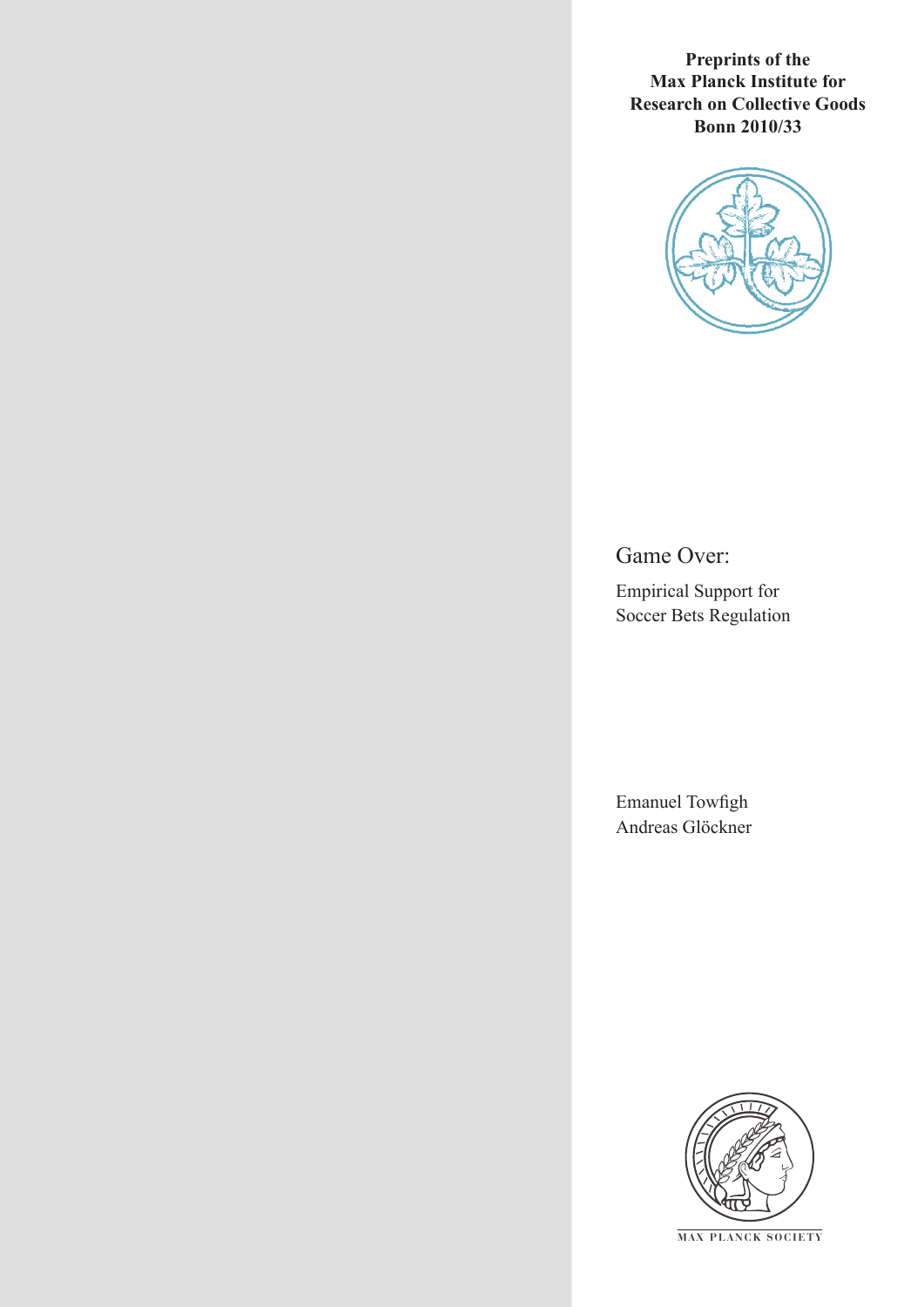

# **Game Over:**

## **Empirical Support for Soccer Bets Regulation**

Emanuel Towfigh / Andreas Glöckner

December 2010

Max Planck Institute for Research on Collective Goods, Kurt-Schumacher-Str. 10, D-53113 Bonn http://www.coll.mpg.de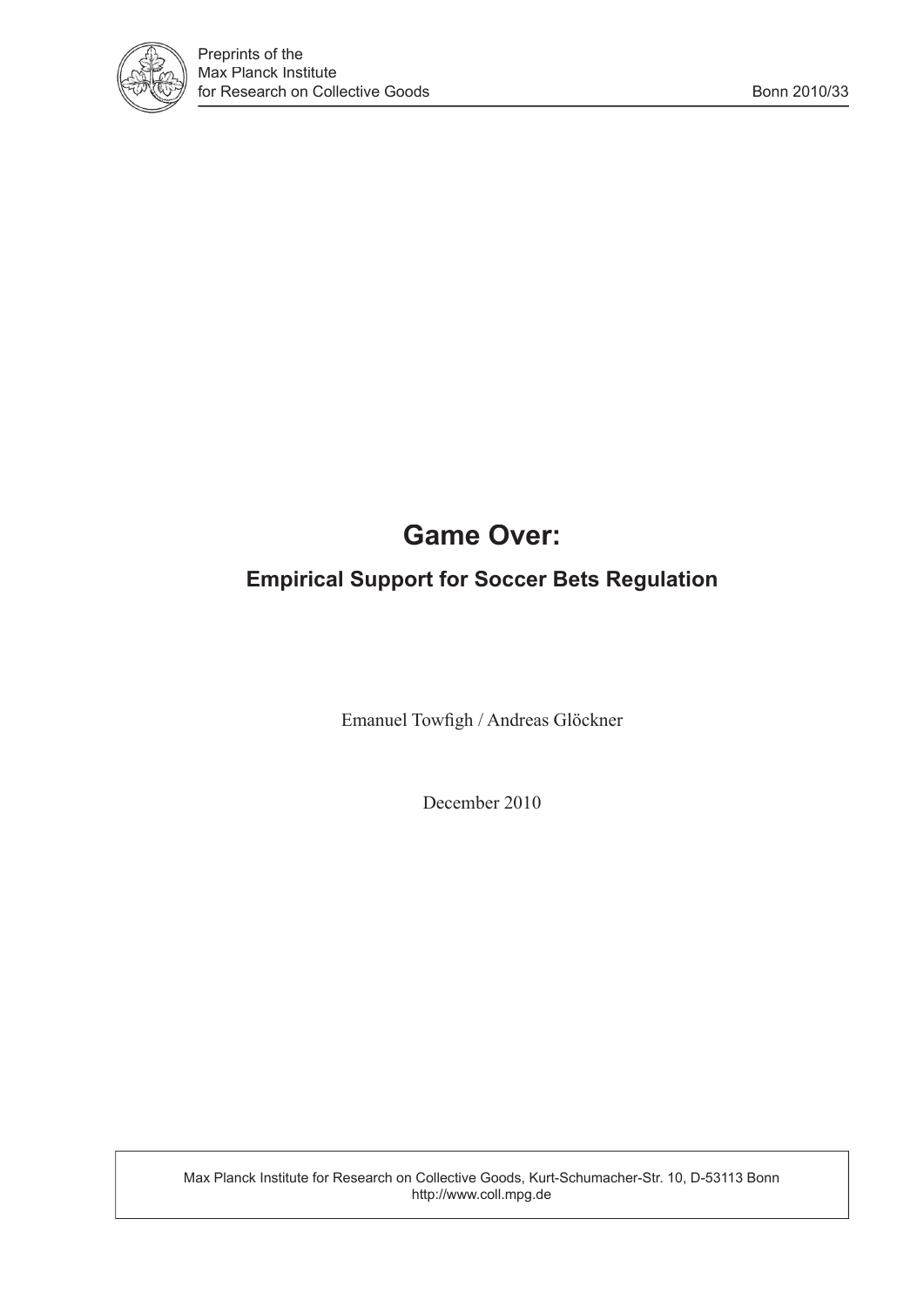## **Game Over: Empirical Support for Soccer Bets Regulation†**

#### **Emanuel Towfigh / Andreas Glöckner\***

#### **Abstract**

In many countries, betting in sports is highly regulated. In Germany, however, there are current debates whether regulation should be loosened. A crucial part of the argument is that sport bets could be qualified as 'games of skill' that are considered to be less dangerous by German Law than 'games of chance', and are thus assumed to need less regulation. We explore this hypothesis in three incentivized online studies on soccer betting (N=214) and provide evidence against two crucial parts of this argument. First, we show that there are no overall effects of skill on accuracy in soccer bets and monetary earnings do not increase with skill. Hence, soccer betting cannot be considered a game of skill. Second, we show that soccer betting induces strong overconfidence and illusion of control, particularly for people who assume they have high skill, and that these biases lead to increased betting. Cognitive biases that might cause financial harm for bettors or even lead to problematic or pathological gambling behavior are even stronger for soccer bets compared to bets on the outcome of lotteries. Concerning the main aims of legal regulation for gambling in German law, our results strongly speak for regulation of soccer bets.

*Keywords*: Betting, Judgments, Overconfidence, Illusion of Control, Expertise

-

<sup>†</sup> We thank Christoph Engel, Nathan Ashby, Philipp Weinschenk, Elinor Ostrom, Sebastian Kube, Felix Bierbrauer and Katharina Towfigh for valuable comments on this research project and on earlier drafts of this paper. We are grateful to Kristina Schönfeldt for screening the legal literature.

Andreas Glöckner, Max Planck Institute for Research on Collective Goods, Kurt Schumacher Str. 10, D-53113 Bonn, Germany, E-mail: gloeckner@coll.mpg.de, Phone: +49-(0)-228 / 91416 857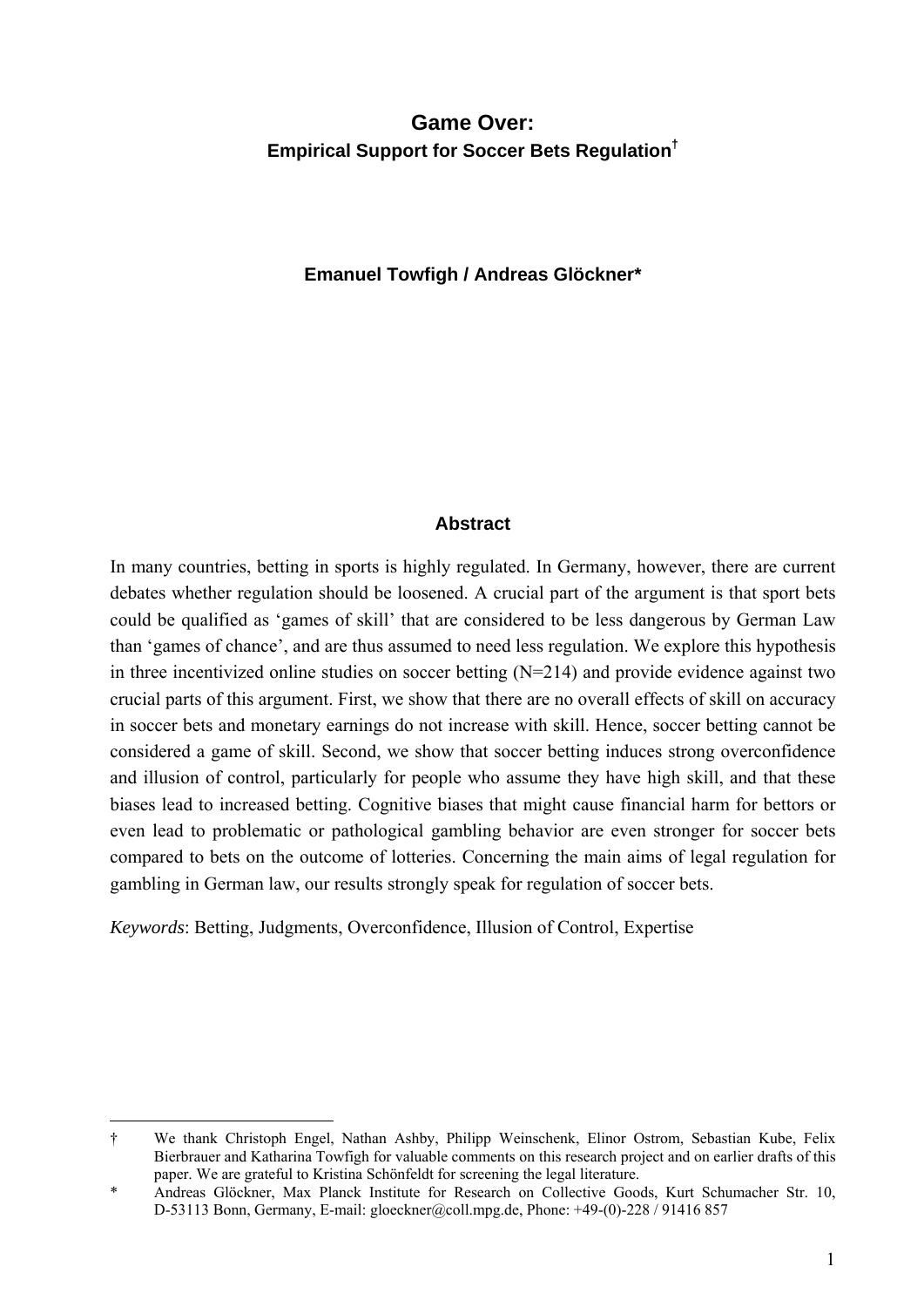## **Introduction**

Considering media coverage and active membership, soccer is the most important sport in Germany. The German Soccer Association (*Deutscher Fußball-Bund*) has more than 6 million active members. Many people consider themselves to be knowledgeable in soccer, many of them including the authors before conducting the reported studies—probably assume to forecast winning teams, for instance in the *1. Bundesliga* (premier soccer league), better than chance and lay people. Sport bets, and online betting in particular, have become increasingly popular in Germany, which has lead to intense debates on legal regulation of betting (e.g., Brüning, 2009; Voßkuhle & Bumke, 2002) and they are traditionally even more popular in other countries, such as Great Britain.

Different countries have adopted quite different legal rules concerning the regulation of betting. In Canada and Germany, for example, sports betting is legal in all States, but is monopolized by state lotteries.<sup>1</sup> However, the European Court of Justice has repealed the current regulation in Germany because of its lack of consistency (EuGH, Sep 8th 2010, C-316/07, C-358/07 to C 360/07, 409/07 and 410/07; see Glöckner & Towfigh, 2010). In the US, by contrast, sports betting is legal in very few states (Cantinotti, Ladouceur, & Jacques, 2004). In German law, the regulation of gambling mainly rests on the differentiation between *games of skill* and *games of chance* (cf. Section 1 of the Federal States' Treaty on Gambling, *Glücksspielstaatsvertrag*, and Section 284 of the Criminal Code). The former are considered games for which the winning outcome can be predominantly influenced by skill elements rather than by chance (Fiedler & Rock, 2009). Games of chance are rigorously regulated, whereas games of skill do not fall under this strict set of laws. In German law, sport bets—including soccer bets—are usually considered games of chance (Bahr, 2007). However, this state of affairs has been questioned. It has been advocated using doctrinal arguments (Holznagel, 2008; Schmidt & Wittig, 2009), but also empirical analyses (Fiedler & Rock, 2009) that some games under specific circumstances should be considered games of skill (e.g., the poker variant *Texas Hold'em* when played in tournaments).

In the legal debate, one crucial question remains about the nature of sports betting. There are controversial views on this issue in psychology, too. In line with the view mentioned above, for instance, it has been argued that "[aside from lotteries m]any other gambles allow the possibility for skill to increase the player's chances of success. […] In horse racing or football pools, a close study of form may offer the student a greater chance of winning than a player betting on an outsider, although of course, this is not always guaranteed" (P. Rogers, 1998, p. 125). Empirical evidence on this issue is relatively scarce, but the available results speak against this assertion. It has been shown that skill and knowledge of those involved are of no help for winning money in horse races (Ladouceur, Giroux, & Jacques, 1998) and hockey bets (Cantinotti, et al., 2004).

The major contribution of this work is twofold. First, we explore whether betting on soccer is a game of skill by investigating individuals' accuracy in soccer bets, and the dependence of accu-

<sup>-</sup>1 Note that the availability of online betting from other countries has, however, somewhat undermined this state monopoly in Germany.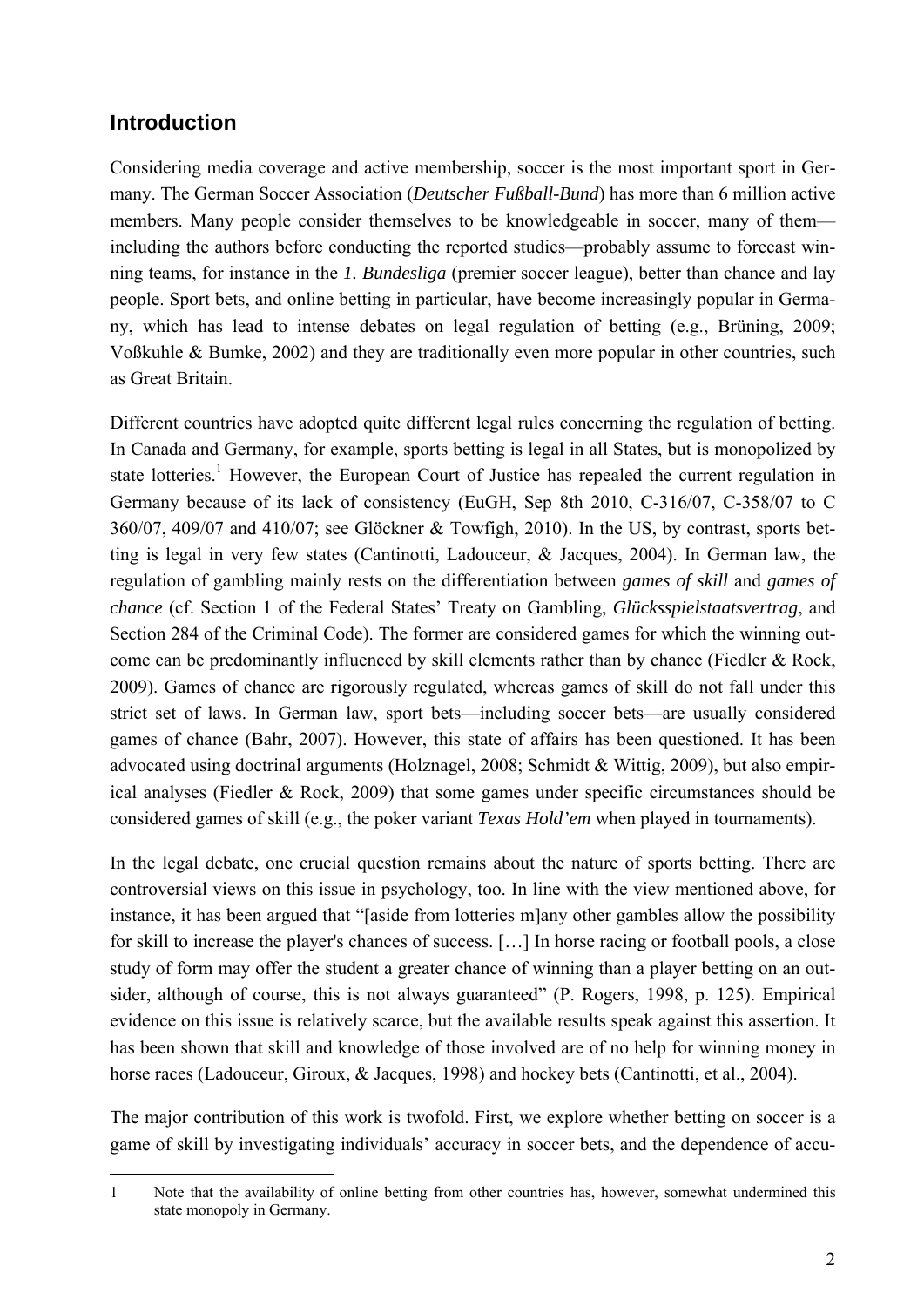racy and monetary gains on skill. Second, we explore the danger of soccer bets by measuring the prevalence of cognitive distortions (i.e., biases; see Kahneman, Slovic, & Tversky, 1982; Tversky & Kahneman, 1974) that are known as risk factors related to problematic betting (i.e., illusion of control and overconfidence; see below) and can impose harm on bettors that might be avoided by legal intervention (Jolls & Sunstein, 2006).

Considering that problem betting and pathological betting have a considerable prevalence rate, the issue of regulation has a high practical relevance. Survey studies have been summarized in a recent review, and the estimations of the number of problem bettors in Germany is between 149,000 and 347,000 persons (of a population of 82 million); and for pathological bettors between another 103,000 to 300,000 persons (Meyer & Hayer, 2010). The authors argue that the development of prevalence rates over time and international comparisons suggest that problematic and pathological gambling increase with the number of possibilities to bet. They suggest that stricter regulation might be an efficient measure to reduce the problem.

Besides getting additional insights into the processes underlying gambling, the central aim of this interdisciplinary research project<sup>2</sup> is to provide additional data for the debate on gambling regulation of soccer bets under German Law. We thereby compare different kinds of bets withinsubjects to assess the relative size of biases. Our investigation focuses on soccer bets, although we also compare these to state Lotto, which is a pure game of chance, and to stock-market bets (similar to trading in futures), which—although available in practice—are not considered to be 'games'; stock-market bets are therefore also not regulated by gambling law.

## **Cognitive Distortions Related to Gambling Involvement**

## **Illusion of Control**

Illusion of control (Langer, 1975)—an exaggerated belief in one's own ability to influence the outcome of an uncertain event—has been suggested as an explanation of gambling involvement. The existence of illusion of control in gambling has been repeatedly demonstrated using thinkaloud methodologies (e.g., Toneatto, Blitz-Miller, Calderwood, Dragonetti, & Tsanos, 1997) and standardized questionnaires (e.g., Myrseth, Brunborg, & Eidem, in press; Steenbergh, Meyers, May, & Whelan, 2002). Furthermore, it could be shown that (for events with the same success probability) perceived control over the outcome of a bet (e.g., that persons think they can influence the outcome by their skill) increases persons' willingness to accept bets (Goodie, 2003). Consequently, one might hypothesize that illusion of control and excessive betting might even be more prevalent in sport bets than in pure games of chance. First support for this assertion comes from studies indicating higher prevalence rates of problem gambling and pathological gambling for soccer bets, compared to Lotto (Gotestam & Johansson, 2003; for a review of studies in Germany all indicating this difference see Meyer & Hayer, 2010).

<sup>-</sup>2 The first author is a lawyer; the second author is a psychologist.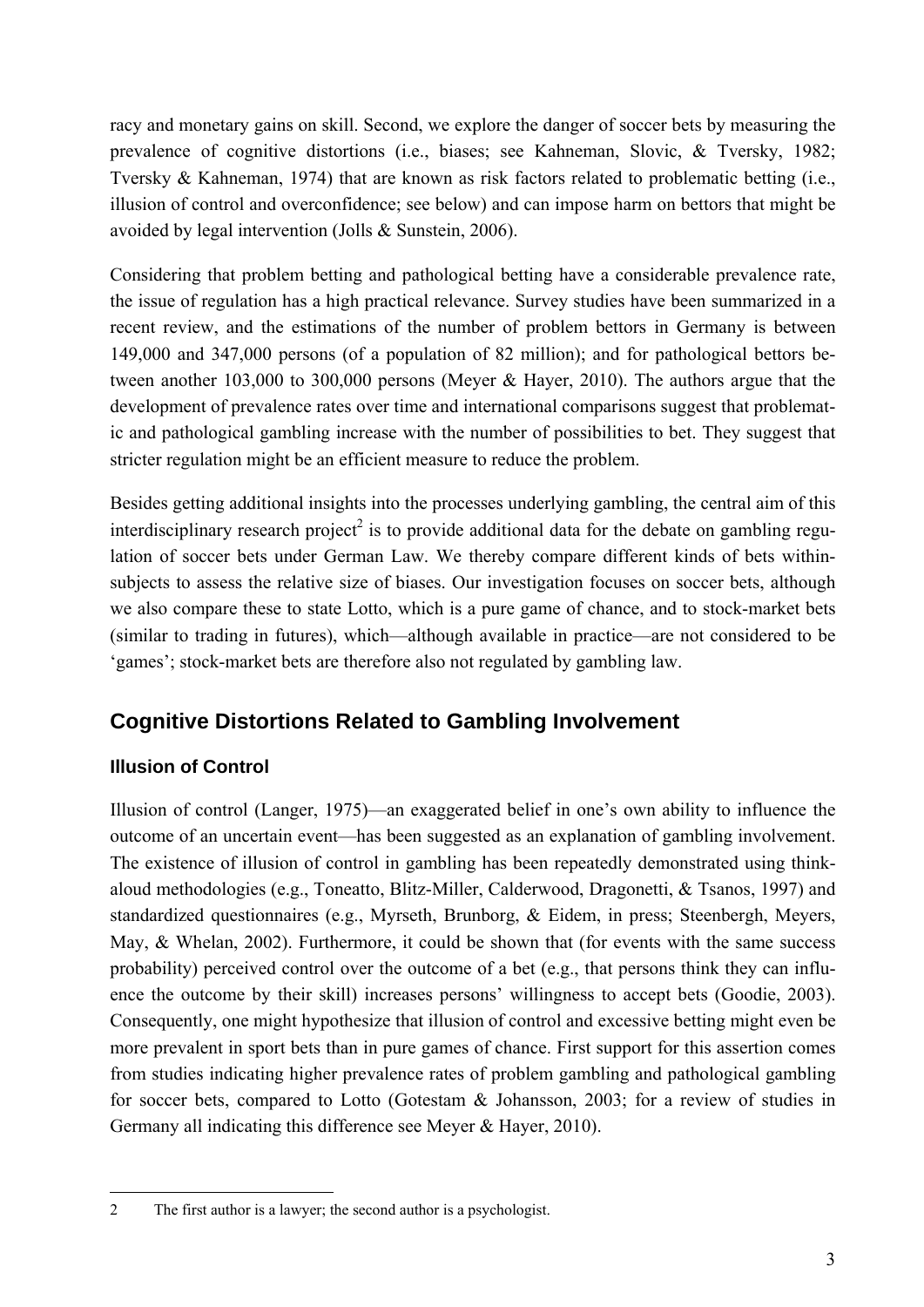#### **Overconfidence**

-

Gambling behavior is also closely related to overconfidence, meaning that gamblers exaggerate the correctness of their judgments, $3$  which has been demonstrated repeatedly in different kinds of judgments (e.g., Dunning, Griffin, Milojkovic, & Ross, 1990; Moore & Cain, 2007). Not only lay people, but also experts in many domains tend to be overconfident (Koehler, Brenner, & Griffin, 2002) with some noteworthy exceptions (e.g., expert weather forecaster, Murphy  $\&$ Winkler, 1984). However, overconfidence also seems to be highly dependent on the characteristics of the task. The opposite phenomenon of underconfidence has, for instance, been shown in tasks for which subjects knew that judgments are skill-based and hard (Moore & Cain, 2007; see also Moore & Healy, 2008). In line with these findings and the Bayesian model suggested by Moore and Healy, evidence for sports forecasting indicates that individuals with expertise in soccer are overconfident, whereas the opposite tendency was found for naïve people (Andersson, Edman, & Ekman, 2005). Concerning probabilistic forecasts of stock-prices, knowledgeable and naïve people tend to be overconfident (Önkal & Muradolu, 1994; see also Yates, Mcdaniel, & Brown, 1991). In a study investigating inter-individual differences, pathological gamblers showed stronger overconfidence in their bets compared to controls (Goodie, 2005).

#### **Accuracy in Sports Predictions and Skill Level**

Several studies have investigated the accuracy of prediction in sports and its relation to skill in the domain.<sup>4</sup> The studies on hockey (Cantinotti, et al., 2004) and horse races (Ladouceur, et al., 1998), mentioned above, show that experienced bettors are better than chance in predicting game results and winning horses, although on average they do not beat the bookmakers, meaning that they do not earn money from betting. Newspaper tipsters for soccer matches also predict results better than chance, although information weighting seems to be inappropriate in some cases (Forrest & Simmons, 2000). Nevertheless, people with considerable knowledge in the domain of soccer (i.e., sports journalists, coaches, and supporters) were found to perform with similar results, compared to less knowledgeable people, in predicting which 16 of the 32 teams would advance to the playoff round of the 2002 World Cup tournament; both groups performed better than chance (Andersson, et al., 2005). On the other hand, Pachur and Biele (2007) showed some effect of skill level: sports journalists were better than less knowledgeable people at foreseeing which team would win during the first round of matches at the 2004 European Cup tournament. Further results indicate that the difference might be due to the difference in difficulty of the

<sup>3</sup> For the sake of clarity, we clearly differentiate between illusion of control (i.e., exaggerated estimation of influence) and overconfidence (i.e., exaggerated estimation of correctness); although overconfidence might also be understood as a sub-aspect of illusion of control (cf. Goodie, 2005, p. 482). More specifically, we investigate the overestimation aspect of overconfidence in this paper (Moore & Healy, 2008).

<sup>4</sup> Following Ladouceur et al. (1998), we use the terms *skill* instead of expertise or knowledge because participants of many previous studies, including the ones reported in this paper, would not be considered experts according to standard definitions of expertise (Ericsson, 2006). We operationalize the term "skill" as knowledge about and experience in the respective domain.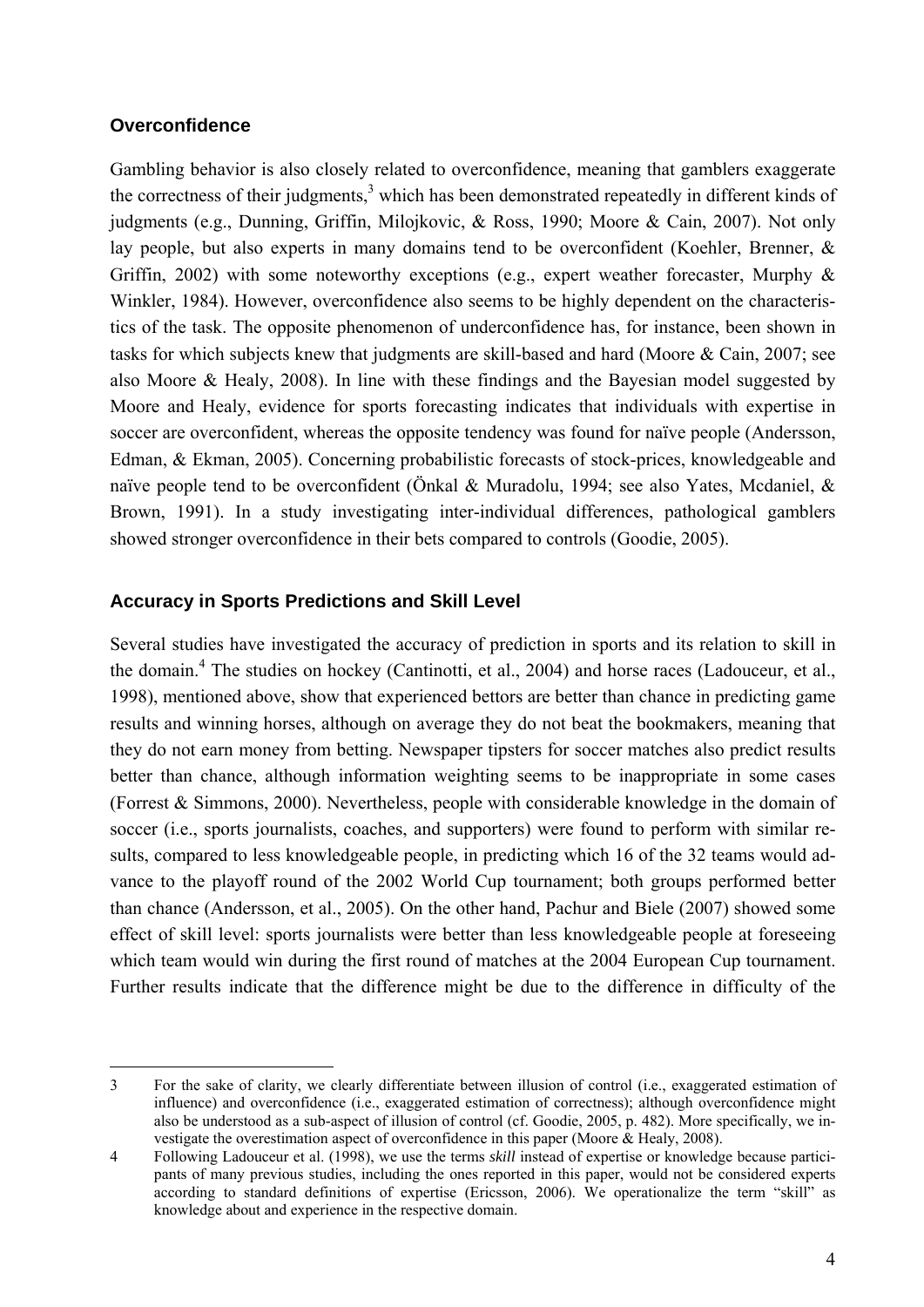tasks, in that experts are particularly better at harder tasks, such as predicting specific outcomes of games (Andersson, Memmert, & Popowicz, 2009).<sup>5</sup>

#### **Methodological Preliminaries and Hypotheses**

In our studies, participants bet on real events that took place either three weeks (Experiments 1  $\&$ 3) or three days later (Experiments  $2 \& 3$ ). In Experiment 1, all bets were offered as twooutcome bets with the option yes / no according to the following examples:

**Soccer:** On the 26<sup>th</sup> game day of the 1. Bundesliga, Arminia Bielefeld will play against Schalke 04 in Bielefeld. Will Schalke win against Bielefeld?

Lotto: Concerning the Lotto result of *Spiel 77* in three weeks: Will the first two digits of the drawn number form a number larger than 49? [*Spiel 77* draws a 7-digit number from an equal distribution of all 7-digit numbers]

**Stocks:** The stock of Bayer AG today has the value of 37.22 Euro. How will the stock develop in the next three weeks? Will the value of the stock on 2 April 2009 be between 35.75 Euro and 39.12 Euro?

To make bets in the different domains comparable, we determined base-rates for the specific events based on their history. For soccer bets, the base-rate was determined by the frequency of previous wins/draws/losses in pairings of both teams in the history of the *1. Bundesliga* (e.g., Schalke beat Bielefeld 7 out of 14 times, resulting in a base-rate of 50% for the above-mentioned soccer bet). <sup>6</sup> For each stock bet, we first analyzed the three-week volatility of each stock (in percent) in the last 10 years. From this distribution, we determined the intervals that matched the base-rates of the soccer matches, using the respective percentiles (e.g., in 50% of the cases, the price of Bayer stocks after 3 weeks was in the interval ranging from  $-4\%$  to  $+5\%$  of the starting price). Boundaries for the prediction corridor were set around the (opening) stock price on the day on which the prediction was made. For lotteries we matched difficulty by using the respective range of numbers (e.g., for a two-digit number, the range larger than 49 refers to 50%). Participants were asked to give a prediction for all bets, indicating their confidence and the degree to which the possibility of winning the bet depends on their skill or on luck (i.e., measure of perceived control). Participants were given one day to complete the online questionnaire that included predictions from all three prediction domains.

German gambling law refers to the "average potential player". We therefore intentionally did not select extreme groups with (assumed) particularly high or low skill levels in the different domains. Instead, we measured skill level by using self-report (which was validated by objective measures in later studies; see Experiments 2 and 3). We also measured the effort that participants

<sup>-</sup>5 Note that Pachur and Biele (2007) showed the effect for win/lose decisions, whereas Anderson et al. (2009) used specific outcomes of games (i.e., the game ends 1:3 for the home team).

<sup>6</sup> We differentiated between home and away matches (e.g., in the base-rate calculation, we took into account only home games for Bielefeld against Schalke). We retrieved the data from: www.bundesliga.de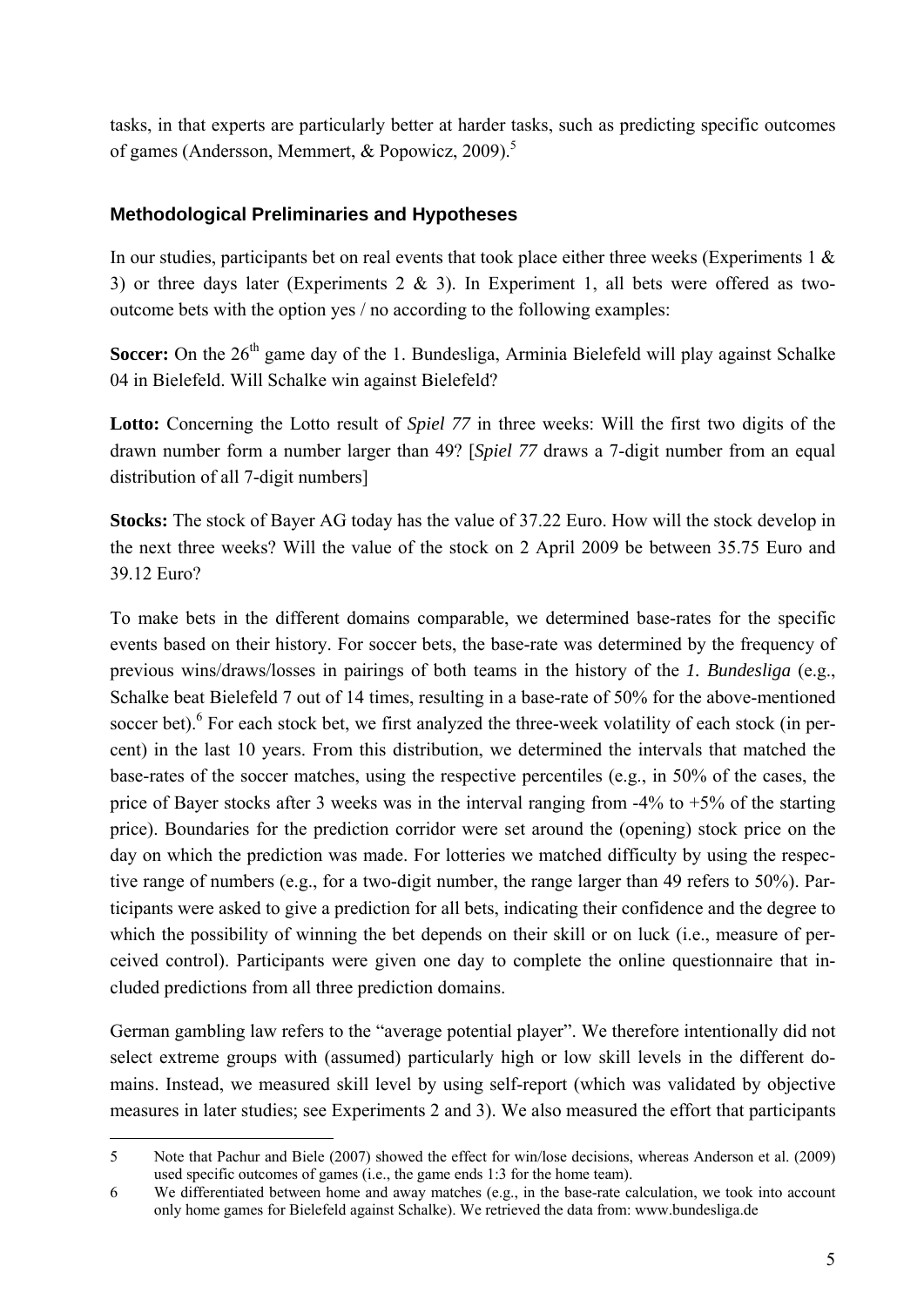made to answer the questions as a control factor. To assure external validity, participants could use any source of information they liked. Participants knew that they would be paid according to the accuracy of their bets. In Experiments 2 and 3, we used three-alternative choices and the base-rates were not matched anymore (see below).

In light of the reviewed literature, we started with the following hypotheses for soccer bets:

H1: Accuracy in bets is better than chance (*performance hypothesis*).

H2: Accuracy in bets increases with skill level (*skill-game hypothesis*).

H3: Confidence increases with increasing skill level, even when controlling for accuracy (*overconfidence hypothesis*).

H4: Perceived control increases with increasing skill level, even when controlling for accuracy (*illusion of control hypothesis*).

For the legal debate, two more complex comparative hypotheses are relevant:

H5: Overconfidence and illusion of control are higher for soccer bets than for pure games of chance, such as Lotto (*increased danger of sport bets hypothesis*).

H6: Accuracy rate, the influence of skill on accuracy, overconfidence, and illusion of control are not better in bets on stocks compared to soccer bets (*danger of stock trading hypothesis*).

## **Experiment 1**

#### **Method**

#### *Participants*

One hundred persons were recruited from the MPI Decision Lab subject pool using the online recruitment system ORSEE (Greiner, 2004) and signed up for participation in an online study. Ninety-five of them completed the questionnaire and were included in the analysis; 78% of them were students; they were between 19 and 64 years old ( $M = 25$  years) and 59% were female. Participants received on average 17.45 Euro (approximately 26 USD) for their participation, with a range from 9.8 Euro to 23 Euro dependent on their decisions, including a flat fee of 5 Euro that everyone received. One bet of each domain (i.e., soccer, stocks, lotto) was randomly selected and people were paid 5 Euro if they were correct in this bet and could earn or lose money in voluntary additional bets to this main bet (see below). Completing the questionnaire took on average 28 minutes, which does not include the time for information search, as participants were allowed to interrupt completion of the questionnaire.

#### *Materials*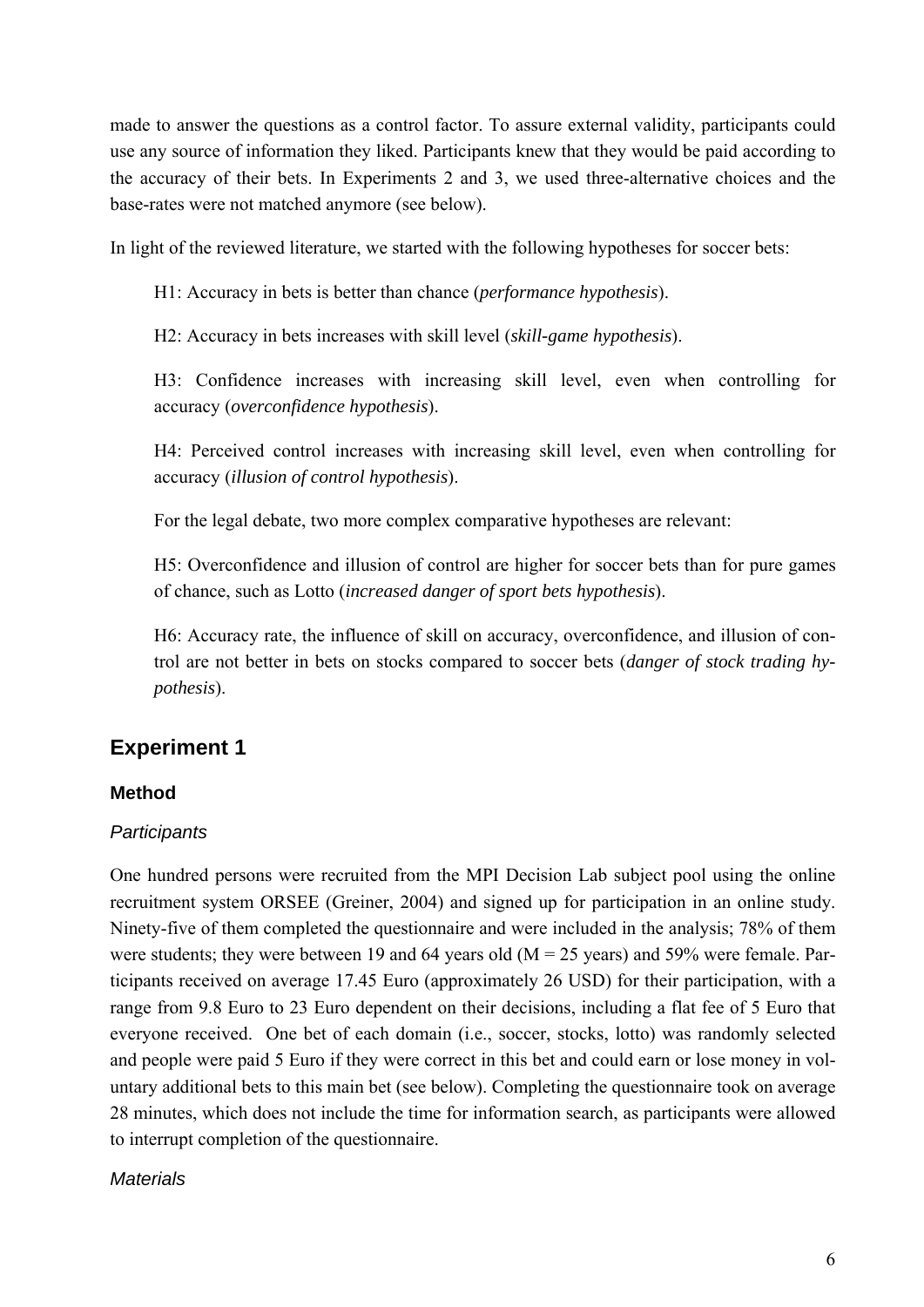Participants made bets for five soccer matches of the *1. Bundesliga*, for four stocks, and for two outcomes of the lotto game *Spiel 77*. 7 According to base-rates of previous games in the history of the 1. Bundesliga, three games were hard games with 50:50 base-rates, whereas two games were supposedly easier with base-rates of 70:30. Stocks involved large German companies and the German Stock Exchange Index (*DAX*).<sup>8</sup> Half of them were implemented with 50:50 base-rates and half with 70:30 base-rates. The two Lotto bets included a 50:50 (i.e., first two digits of the *Spiel 77* number being a number larger than 49) and a 70:30 (i.e., last two digits of the *Spiel 77* number being equal or larger than 30) base-rate, respectively.

#### *Procedure*

For each of the bets, participants first indicated their bet. Then they could decide whether they wanted to place additional bets on top of this main bet. People could accept or reject 6 additional bets of winning 1 Euro if they were correct and losing 0.10, 0.50, 1, 1.50, 2, or 3 Euros if they were wrong in their main bet.<sup>9</sup> Only participants who are very uncertain in their main bet (e.g., whether Schalke will win against Bielefeld or not) would reject the 1 Euro win vs. 0.10 Euro loss bets, whereas people will only accept the 1 Euro win vs. 3 Euro loss bets if they are very certain.

Afterwards, participants rated their confidence in this bet on a scale from 50% (*guessing*) to 100% (*certain*), and finally they indicated to which degree the correctness of their bet depends on chance (or luck) vs. their skill on the scale of -100 (*100% luck/chance*) to 100 (*100% skill*). Participants first worked on the stock bets, then the sport bets, and finally the Lotto bets. After each section, participants were asked to indicate their skill and knowledge level in the respective domain on a scale from 0 (*no skill*) to 100 (*expert*), the effort in placing the bets 0 (*no effort*) to 4 (*extensive information search*). They also indicated the sources of information used in free text format and whether they had been involved in soccer betting before. Participants could go back and forth in the online questionnaire until they finalized it. As previous studies found no effects of task order (Pachur & Hertwig, 2006), and to avoid further complexity, we used the same order of questions for all participants (cf. Pachur & Biele, 2007).

#### **Results**

-

We determined the true realizations of all real-world events and calculated dichotomous correct scores for each bet and each person. As intended, there was considerable variance in soccer skills  $(M = 36, SD = 31)$  in the sample.

The results for the different kinds of bets each of them split by skill level for the respective domain (median split: high vs. low skill) are shown in Figure 1 (left). In line with the performance

<sup>7</sup> Differences in numbers of tasks for the different bets are due to pragmatic reasons, for instance in getting sufficient information for calculating base-rates.

<sup>8</sup> Note that stock developments are certainly not independent from each other and, hence, results concerning stocks should be interpreted cautiously. Remember also that stocks are used for comparative reasons only.

<sup>9</sup> This measure is an extension of a gamble-based measure of loss aversion (Gächter, Johnson, & Herrmann, 2007). To ensure incentive compatible preference elicitation, one of the bets was randomly selected and incentivized according to the participants' decisions (Becker, DeGroot, & Marschak, 1964).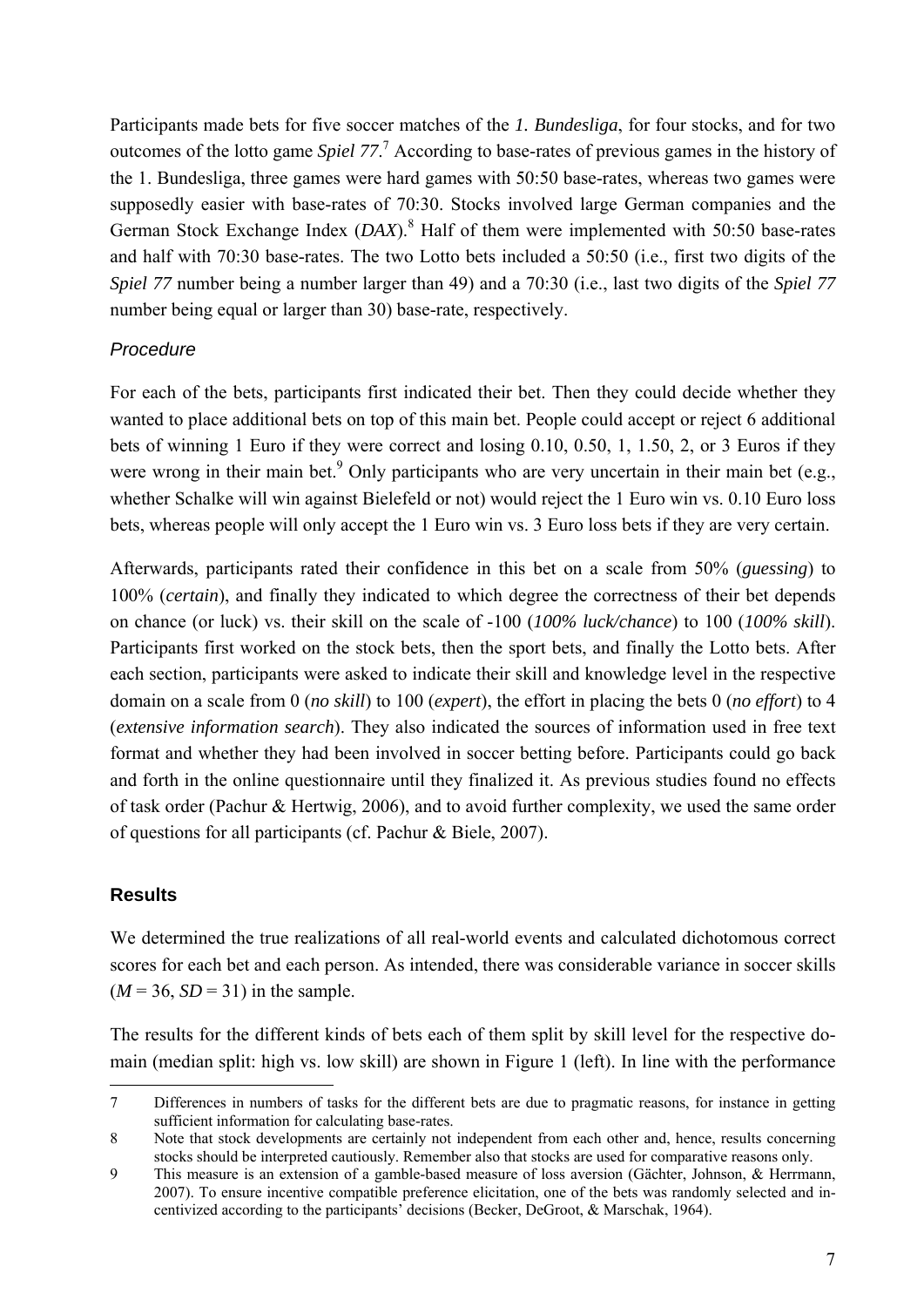hypothesis (H1), participants were clearly better than chance in selecting the winning teams (*F*(1, 94) = 94.94,  $p < .001$ <sup>10</sup> and even better than the respective average base-rate, assuming that people choose the gamble by relying on the higher base-rate  $(F(1,94) = 26.46, p \le 0.001)$ .



*Figure 1.* Accuracy, confidence, and perceived control by skill in Experiment 1. In the accuracy diagram (left), p(corr) refers to the percentage correct predictions and a median split for skill (low / high) is used. In the diagrams for confidence and perceived control, the relation with skill is indicated by the slope of the regression lines that result from the regression analyses reported in Table 2 (setting effort and task dummies to zero). Steeper slopes indicate a stronger influence of skill on the respective dependent variable after controlling for all other factors.

Figure 1 also indicated that accuracy in soccer bets does not increase with skill. To investigate this effect statistically, we conducted a cluster corrected (clustering per subject) logistic regression predicting correct choices by skill, controlling for effort and task differences (by including task dummies) and using the STATA option *cluster* (W. H. Rogers, 1993). In contrast to the skill-game hypothesis (H2), self assessed skill did not influence accuracy in soccer bets (Table 1, model 1). The coefficient was even negative, hence pointing in the opposite direction.

-

<sup>10</sup> Here and in the following analysis, standard errors were corrected for clusters in observations due to repeated measurement (W. H. Rogers, 1993). We used a Wald-test to test against chance (0.50) and base-rate (0.58; i.e.,  $(3*.5 + 2*.7)/5$  level. All regression coefficients *b* reported in this paper are unstandardized raw coefficients.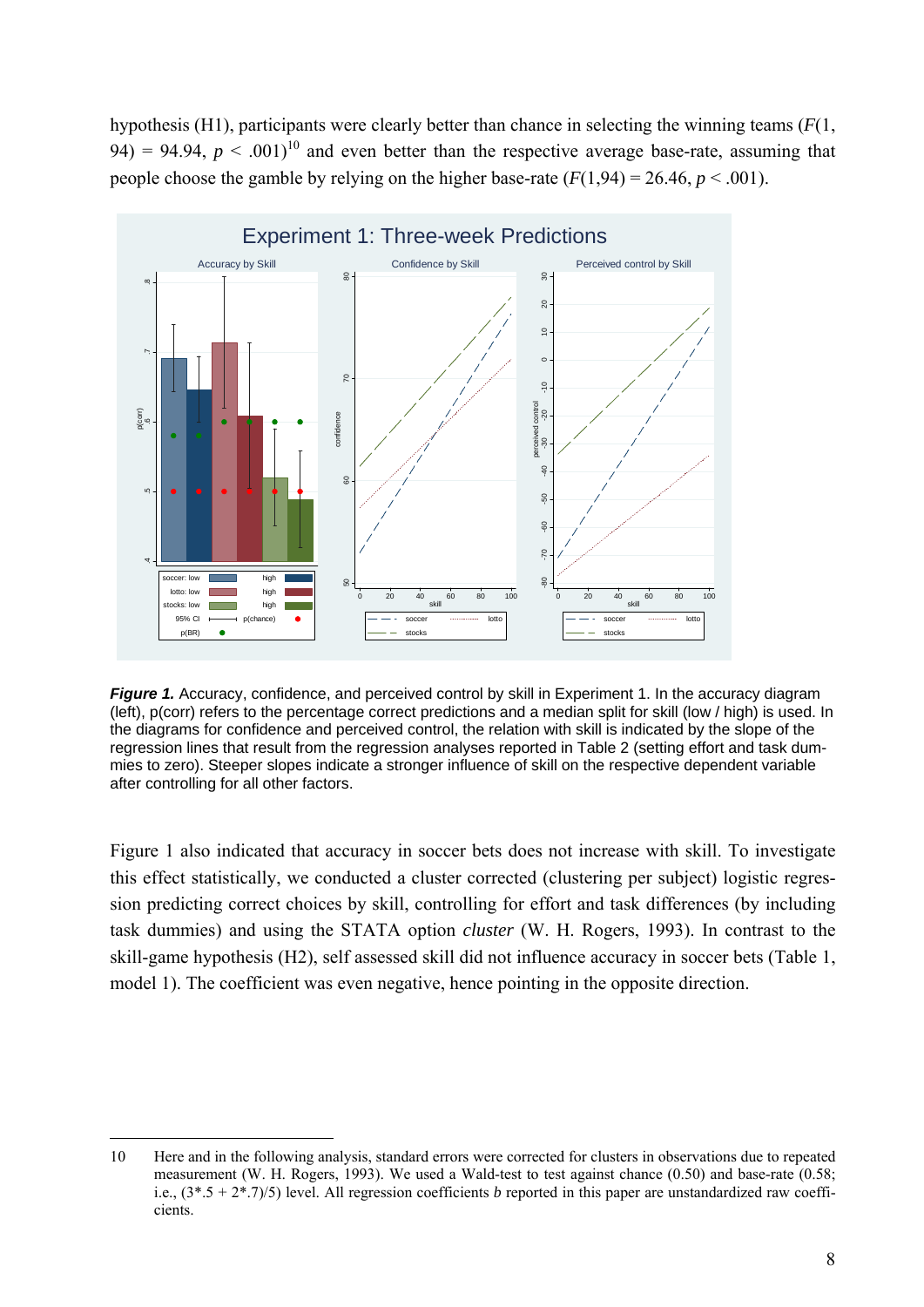|              | Exp. 1: 3-week predictions |              |               | Exp. 2: 3-day predictions |           |               |
|--------------|----------------------------|--------------|---------------|---------------------------|-----------|---------------|
|              | (1)                        | (2)          | (3)           | (4)                       | (5)       | (6)           |
|              | Soccer                     | Lotto        | <b>Stocks</b> | Soccer                    | Lotto     | <b>Stocks</b> |
| Skill        | $-0.00452$                 | $-0.0151$    | 0.00185       | 0.0126                    | $-0.0120$ | 0.0121        |
|              | (0.00351)                  | (0.00678)    | (0.00508)     | (0.00322)                 | (0.0113)  | (0.00536)     |
|              |                            |              |               |                           |           |               |
| Effort       | $-0.118$                   |              | $-0.0685$     | 0.248                     |           | 0.0959        |
|              | (0.106)                    |              | (0.102)       | (0.100)                   |           | (0.134)       |
|              |                            |              |               |                           |           |               |
| cons         | $1.737$ <sup>**</sup>      | $1.780^{11}$ | $-0.652$      | 0.733                     | $-3.356$  | $-1.138$      |
|              | (0.361)                    | (0.342)      | (0.317)       | (0.389)                   | (0.739)   | (0.418)       |
| N            | 475                        | 190          | 380           | 666                       | 148       | 296           |
| pseudo $R^2$ | 0.182                      | 0.081        | 0.051         | 0.217                     | 0.158     | 0.023         |

**Table 1:** Six logistic regression models for predicting correct choices by skill and effort in Experiments 1 and 2.

**Note.** The table reports results from six logistic regression models for the three different domains and separated by experiments. Reported are raw coefficients. Positive coefficients indicate that the probability for correct predictions increases when the respective predictor increases. Standard errors in parentheses are corrected for 95 (Exp. 2: 74) clusters in observations. Task dummies are omitted.  $p < 0.05$ ,  $p <$ 0.01,  $p < 0.001$ 

We tested the overconfidence hypothesis (H3) by regressing confidence on skill, controlling for accuracy (i.e., whether the person made a correct choice or not), effort (measured by self-report), and for task differences by including task dummies (Table 2, model 1). We found that confidence increases with increasing skill level even when controlling for accuracy indicating *overconfidence*. Figure 1 (middle) visualizes the development of confidence dependent on skill according to the estimated coefficients.

|                | Exp. 1: 3-week predictions       |                   |                               | Exp. 2: 3-day predictions     |                   |                                 |
|----------------|----------------------------------|-------------------|-------------------------------|-------------------------------|-------------------|---------------------------------|
|                | (1)                              | (2)               | (3)                           | (4)                           | (5)               | (6)                             |
|                | Soccer                           | Lotto             | <b>Stocks</b>                 | Soccer                        | Lotto             | <b>Stocks</b>                   |
| Correct        | 2.720                            | 2.516             | $-0.601$                      | 0.0894                        | $-0.502$          | 2.466                           |
| $(1 = yes)$    | (1.020)                          | (1.844)           | (1.118)                       | (0.921)                       | (2.253)           | (1.190)                         |
| <b>Skill</b>   | 0.234<br>(0.0285)                | 0.146<br>(0.0444) | $0.166^{\degree}$<br>(0.0510) | $0.200^{\degree}$<br>(0.0328) | 0.190<br>(0.0752) | 0.123<br>(0.0588)               |
| Effort         | $3.395$ <sup>**</sup><br>(0.990) |                   | 1.760<br>(1.176)              | $3.480^{^{n}}$<br>(1.033)     |                   | $4.149$ <sup>*</sup><br>(1.221) |
| Constant       | 52.95"<br>(2.765)                | 57.37<br>(2.228)  | 61.43<br>(3.370)              | 56.84<br>(2.912)              | 55.41<br>(1.746)  | $50.70^{''}$<br>(2.980)         |
| Observations   | 475                              | 190               | 380                           | 666                           | 148               | 296                             |
| Adjusted $R^2$ | 0.301                            | 0.109             | 0.113                         | 0.272                         | 0.122             | 0.141                           |

**Table 2:** Six regression models for predicting confidence ratings in Experiments 1 and 2.

**Note.** The table reports results from six OLS regression models for the three different domains and separated by experiments. Reported are raw coefficients. Positive coefficients indicate that confidence increases when the respective predictor increases. Standard errors in parentheses are corrected for 95 (Exp. 2: 74) clusters in observations. Task dummies are omitted.  $p < 0.05$ ,  $p < 0.01$ ,  $p < 0.001$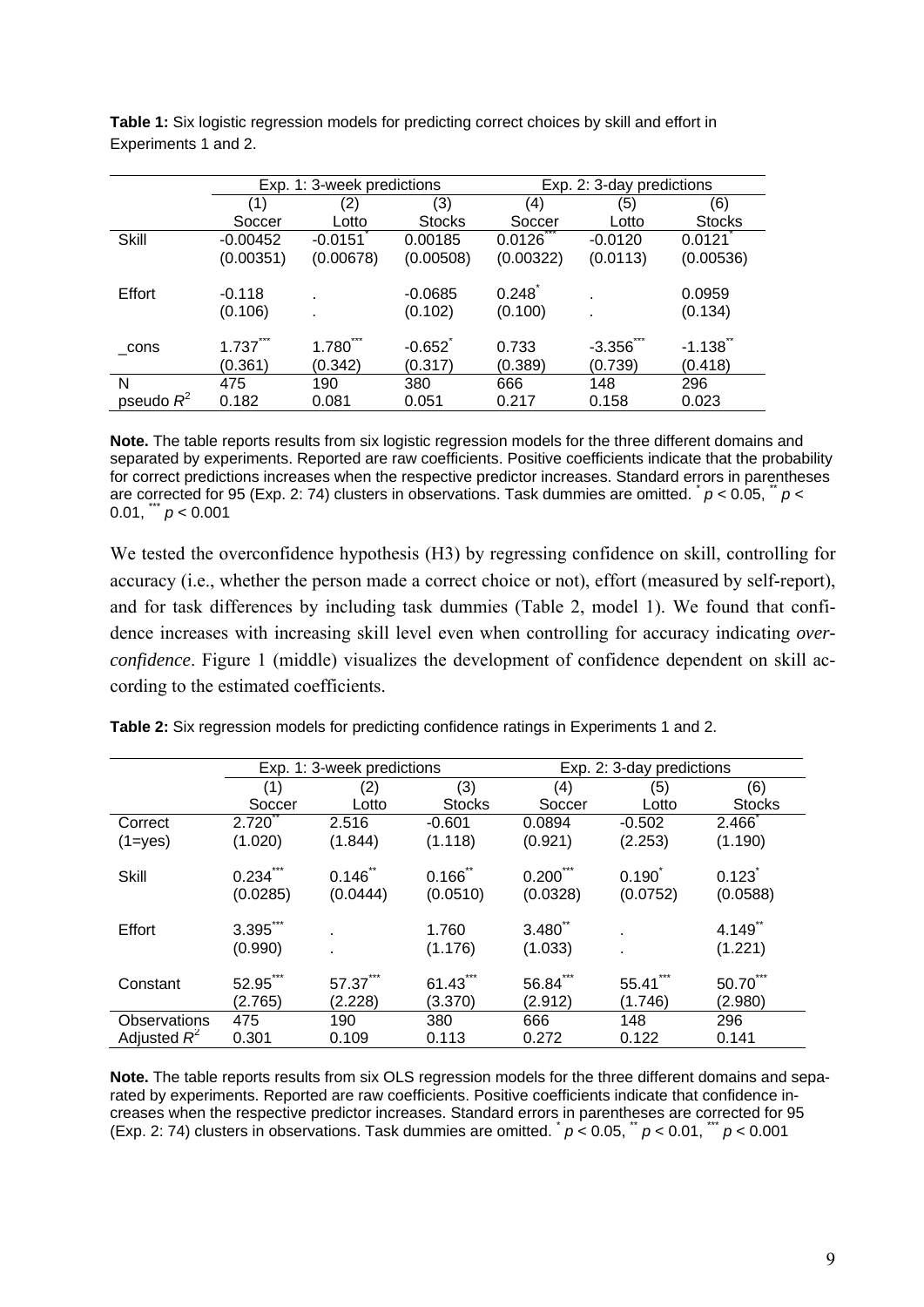To test the illusion of control hypothesis (H4), we regressed perceived control on skill controlling for accuracy, effort and task differences (Table 3, model 1). In support of the hypothesis, we found that perceived control increases with skill, although skill did not influence performance (see above), indicating an illusion of control.

|                | Exp. 1: 3-week predictions       |                        |                     | Exp. 2: 3-day predictions |                     |                                  |
|----------------|----------------------------------|------------------------|---------------------|---------------------------|---------------------|----------------------------------|
|                | (1)                              | (2)                    | (3)                 | (4)                       | (5)                 | (6)                              |
|                | Soccer                           | Lotto                  | <b>Stocks</b>       | Soccer                    | Lotto               | <b>Stocks</b>                    |
| Correct        | 3.819                            | 1.869                  | 0.110               | 5.250                     | $-0.191$            | 6.419                            |
| $(1 = yes)$    | (5.268)                          | (8.852)                | (3.449)             | (4.304)                   | (8.951)             | (4.957)                          |
| <b>Skill</b>   | $0.829$ ***<br>(0.139)           | $0.432^{1}$<br>(0.187) | 0.525<br>(0.162)    | 0.547<br>(0.149)          | 0.735<br>(0.328)    | 0.301<br>(0.185)                 |
| Effort         | 5.826<br>(3.883)                 |                        | $-4.183$<br>(3.532) | 12.69<br>(5.465)          |                     | $11.22^{^{\circ}}$<br>(4.833)    |
| Constant       | $-70.95$ <sup>*</sup><br>(11.20) | $-77.28$<br>(11.25)    | $-33.74$<br>(10.23) | $-67.66$<br>(14.82)       | $-79.46$<br>(7.580) | $-72.62$ <sup>"</sup><br>(13.15) |
| Observations   | 475                              | 190                    | 380                 | 666                       | 148                 | 296                              |
| Adjusted $R^2$ | 0.216                            | 0.061                  | 0.065               | 0.159                     | 0.095               | 0.071                            |

**Table 3:** Six regression models predicting perceived control in Experiments 1 and 2.

**Note.** The table reports results from six OLS regression models for the three different domains and separated by experiments. Reported are raw coefficients. Positive coefficients indicate that perceived control increases when the respective predictor increases. Standard errors in parentheses are corrected for 95 (Exp. 2: 74) clusters in observations. Task dummies are omitted.  $p < 0.05$ ,  $p < 0.01$ ,  $p < 0.001$ 

The *increased danger of sport-bets hypothesis* (H5) states that soccer bets might lead to stronger illusions of control and overconfidence than pure games of chance (i.e., Lotto), due to the fact that people believe they can influence the result more. To investigate these effects, we first calculated regressions for Lotto and stock bets concerning accuracy (Table 1, model 2), confidence (Table 2, model 2) and perceived control (Table 3, model 2) in exactly the same manner as for soccer bets. A graphic representation of the result can be seen in Figure 1. It provides initial evidence for parts of H5, in that confidence and perceived control increase more strongly with skill for soccer, as compared to Lotto bets (see also the respective coefficients), although skill did not influence accuracy in any domain. To test H5 more directly, we rerun the regressions, including all bets and adding two interaction terms between domain of bet and skill. The respective interaction terms between domain of bet (soccer=0 vs. Lotto=1) and skill turned out to be marginally significant for confidence  $(b = -0.09, t = -1.98, p = 0.051)$  and for perceived control  $(b = -0.38, t = -1.98, t = -1.98, p = 0.051)$ 1.96,  $p = 0.054$ ) supporting H5.

Finally, we investigated whether *stock bets* are in any respect better than soccer bets concerning accuracy rate, influence of skill, overconfidence and illusion of control (H6) (see also Figure 1). In stock predictions, we find worse performance compared to soccer bets with equal base-rates  $(F(1, 94) = 31.71, p < .001)$ . Subjects performed essentially at chance level. There was no relation between skill and performance (Table 1, model 3). The influence of skill on confidence and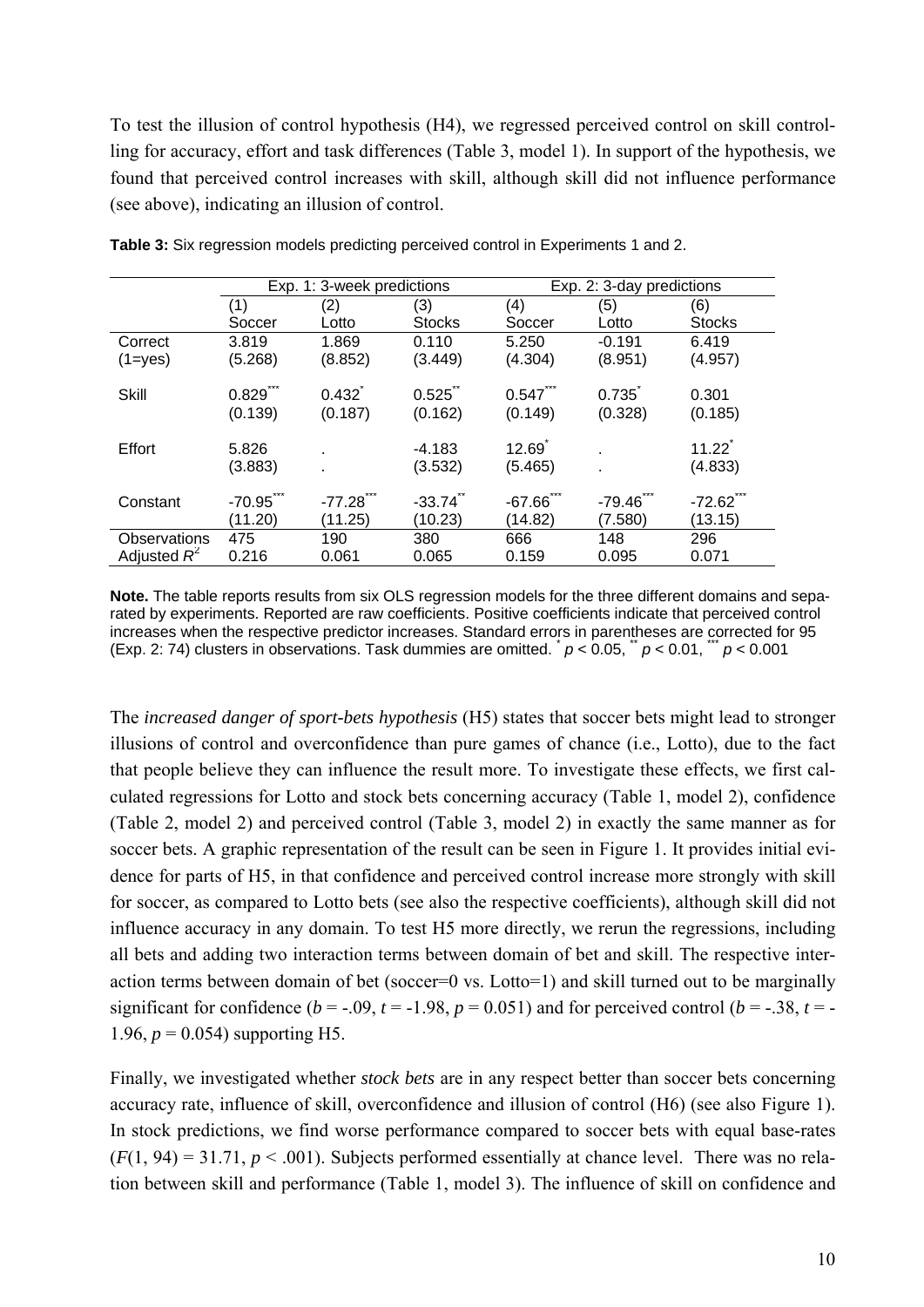perceived control is somewhat higher for stocks (see Figure 1). However, the respective interaction terms between domain of bet (soccer=0, stock=1) and skill in an additional analysis did not reach conventional levels of significance for confidence ( $b = -0.07$ ,  $t = -1.34$ ,  $p = 0.182$ ), but the effect was marginally significant for perceived control ( $b = -.33$ ,  $t = -1.83$ ,  $p = 0.070$ ). Hence, the data support the assertion that, in terms of accuracy, skill influence on performance, overconfidence, and illusion of control, stock bets that might be involved in real future-trades are no better, and sometimes even worse, than soccer bets for the population represented by our sample. However, the results should be interpreted cautiously, because our (mainly student) participants are probably more likely to have "skills" in soccer bets than in stock market predictions (for another critical issue, see Footnote 8, above).

Finally, we analyzed the additional bets in which persons had the possibility to accept further bets if they were certain in their choice. We expected that skill ratings and perceived control increase betting, which would strengthen the claim that both cognitive biases indeed lead to increased betting. This was the case for soccer bets, as indicated by significant correlations between persons' average amount of additional bets accepted with skill  $(r = .22, p < .05)$ . This correlation was lower for Lotto ( $r = .18$ ,  $p = .08$ ) and stocks ( $r = .07$ ,  $p = .50$ ).

#### **Discussion**

The results confirm our hypotheses, except for the skill-game hypothesis (H2), and are in line with previous findings. Accuracy in three-week sport bets was better than chance and even better than the mere base-rates. Nevertheless, skill did not influence accuracy, but had a significant effect on confidence and perceived control, indicating overconfidence and illusion of control. Note, however, that the confidence results can only be interpreted in a relative manner and it is not quite clear whether low-skilled people are underconfident, high-skilled people are overconfident, or both (Andersson, et al., 2005). We address this question with an improved measure in the third experiment. We furthermore confirm that soccer bets might be more problematic than Lotto, because there is a stronger increase of confidence and perceived control with skill for soccer bets. Stock trading was not better and sometimes even worse than soccer bets in every respect. Finally, we show that for soccer bets in particular there was a tendency that self-assessed skill increases additional betting, although it does not increase betting success.

Although the results are clear-cut, they should be interpreted cautiously for multiple reasons. First, with three weeks the prediction horizon in the first study was relatively long. For such long prediction horizons, skilled people might lack informative cues that go beyond the cues that less skilled people can use as well (i.e., current position in the league). There are of course long-term bets (e.g., who will be World Champion?), but many bets are made in the week before the game. It is possible that skill has a higher influence in short-term predictions since more informed persons might have a specific information advantage concerning the current form of the team from watching last week's game. On the other hand, even people with fewer skills might use the odds from online betting agencies to make their bets, which might reduce informational advantages of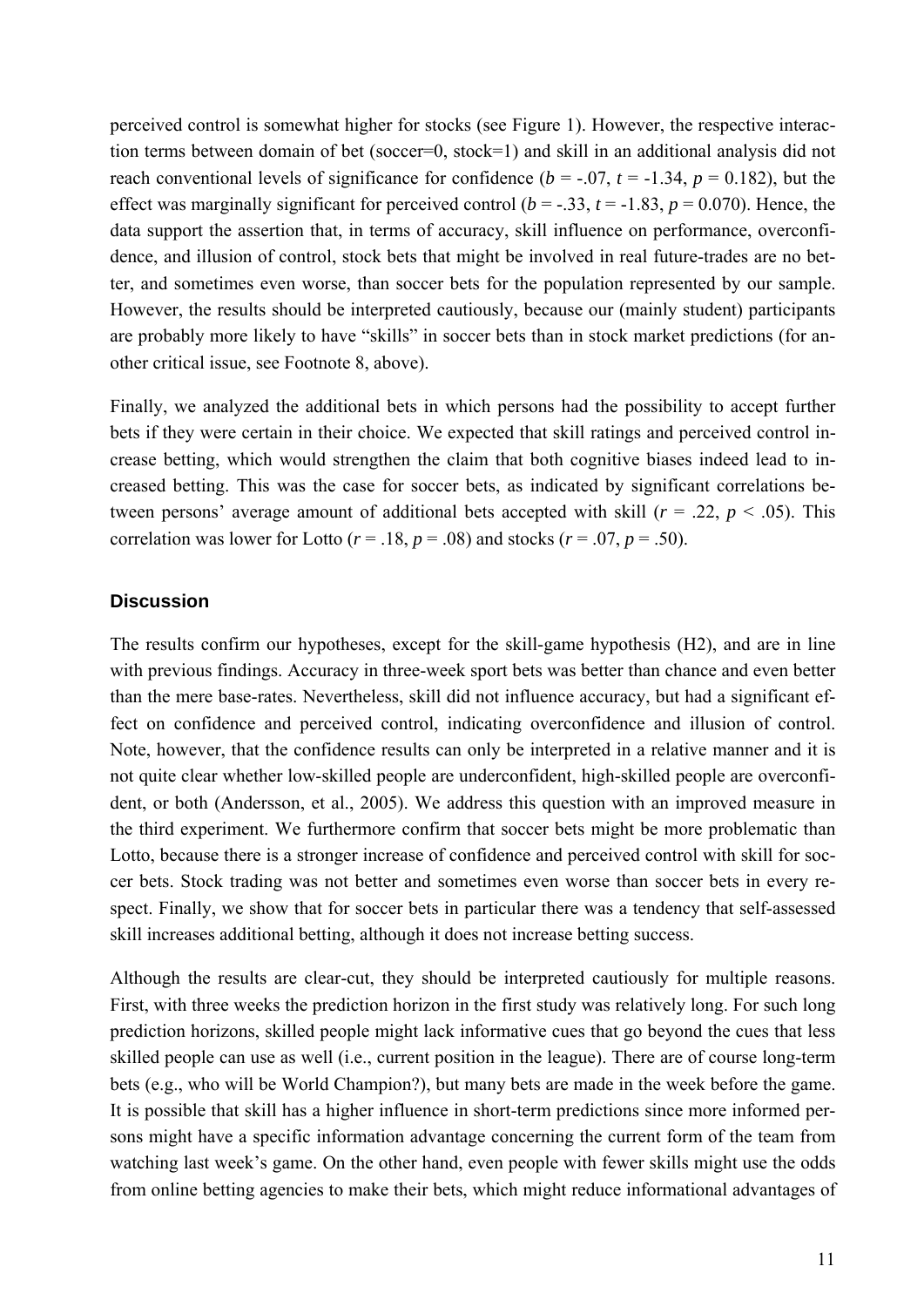skilled people. Second, as in most previous studies (e.g., Andersson, et al., 2005; Andersson, et al., 2009; Pachur & Biele, 2007) we used questions concerning a fixed and relatively small set of games which were the same for all people. Hence, although we control for fixed effects of specific games by using task dummies, remaining specifics of the game day might have a large influence on the results. It might be possible that just on this one day the cues that more skilled people usually use led to majorly wrong results. Third, our selection of games (five games of the nine in one game day) mainly included relatively hard tasks and excluded very easy games with more extreme base-rates / odds. It might be possible that including all games of a day changes results. Fourth, in regular sport bets, people mainly have three-outcome decisions (win/draw/lose), whereas we used two-outcome response formats. Fifth, participants' performance should not be evaluated in predictive accuracy only, but also in their monetary win (Cantinotti, et al., 2004; Ladouceur, et al., 1998), taking into account odds from betting companies (e.g., betting a win by Bielefeld pays 2 Euro for 1 Euro betted). Finally, the results should be validated with an objective measure for skills in the domain of soccer, operationalized as knowledge about professional soccer.

To overcome all six potential points of criticism, we conducted a second study that investigated behavior in short-term predictions (three-day forecasts) using all games of a day in the *1. Bundesliga*, a three-outcome response format; we recorded odds from an online betting company to investigate whether participants would earn or lose money; and we additionally used a soccer quiz as an objective measure for soccer skills.

## **Experiment 2**

#### **Method**

#### *Participants*

Eighty persons were recruited from the MPI Decision Lab subject pool and signed up for participation in the online study. Seventy-four of them completed the questionnaire and were included in the analysis; 89% of them were students; they were between 18 and 59 years old  $(M = 24)$ years) and 51% were female. Participants received on average 8.50 Euro (approximately 12.60 USD) for their participation, with a range from 4.9 Euro to 20 Euro. Completing the questionnaire again took on average 28 min.

#### *Materials and Procedure*

We used predictions for all nine games of a day in the *1. Bundesliga* and people indicated whether the home team would win, the other team would win, or whether there would be a draw. Predictions were made on Wednesday for games on the following Saturday. We additionally used predictions for the same four stocks as before, but this time inquired whether their price in three days would be above, below or within a certain interval. For two of the stocks, the intervals had all equal base-rate probability (i.e., 1/3; considering their 3-day volatility over 10-years). For the two other stocks, the middle interval had a 50% base-rate probability and the other two had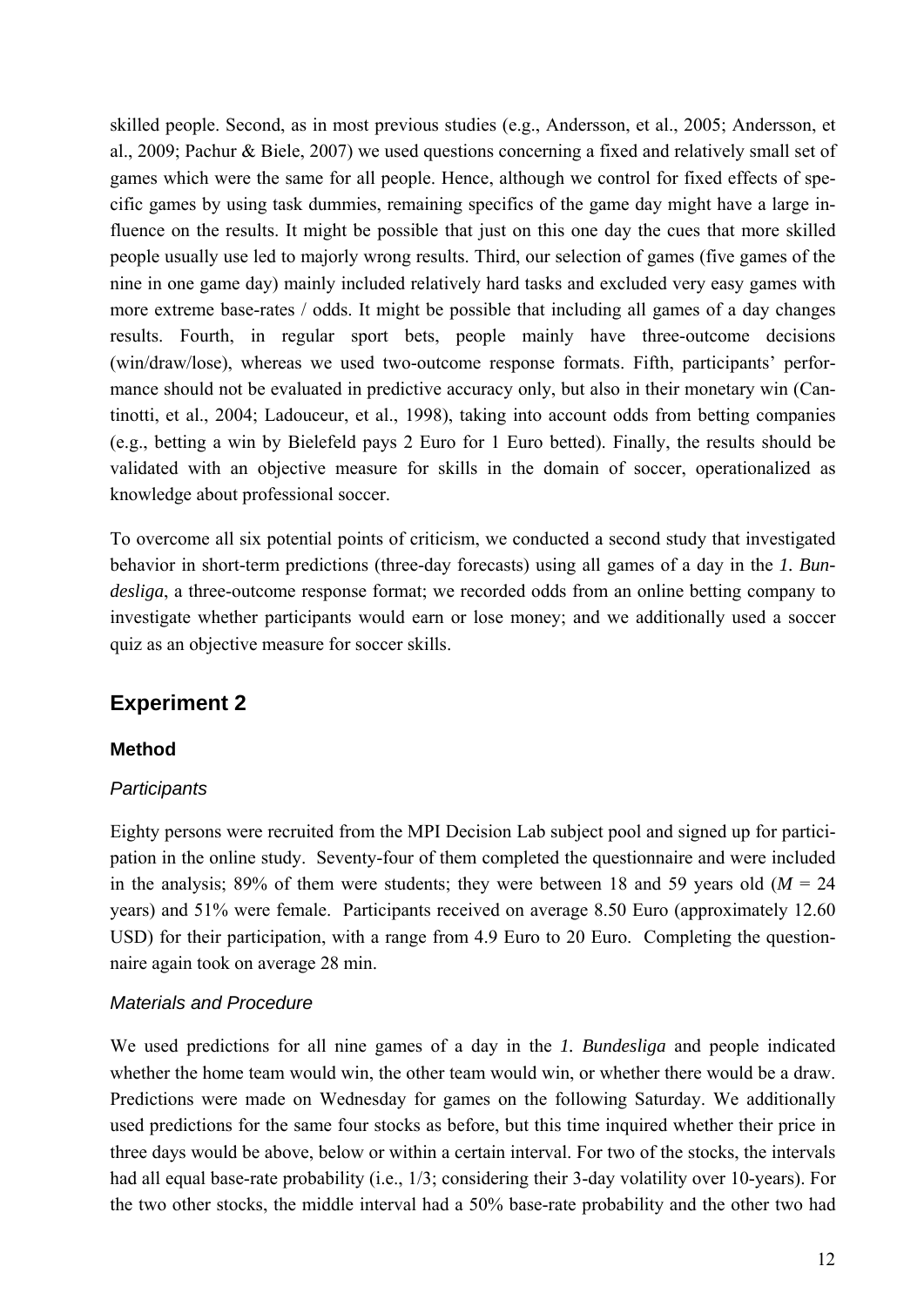25% each. For the Lotto bet, again we used the first and the last two digits of the number of *Spiel 77* to implement intervals with the same base-rates as for stocks (i.e., 33:33:33 and 25:50:25). Note, however, that base-rates are not matched with soccer, possibly leading to differences in difficulty. After making all predictions, participants completed a soccer-knowledge quiz, for which they were instructed not to use additional sources of information. The quiz consisted of questions that were constructed such that a true soccer expert would be able to answer all of them.<sup>11</sup> It consisted of 10 multiple-choice questions with four alternatives and including the possibility to check "don't know" (to avoid chance hits of the correct answer), for example: Who was the top scorer in the 1. Bundesliga in the season 2008/2009? What was the name of the official ball at the World-Championship 2006? In which game between Germany and England did the so-called Wembley goal happen? The remaining procedure was essentially the same as in Experiment 1.

#### **Results**

-

The soccer quiz was found to be an effective measure for skills in the domain of soccer (as defined in the current study). The number of correct answers in the soccer quiz had a considerable variance ( $M = 2.26$ ,  $SD = 2.27$ ;  $Max = 8$ ). The quiz had acceptable reliability (Cronbach's  $\alpha =$ .77; coding the correct answer one and zero otherwise) and correlated at a high level with the self-assessment of skill  $(r = .70, p < .001)$  which also validates the subjective measure of skill. Self-evaluated soccer skills were considerably lower in this sample as compared to Experiment 1  $(M = 24, SD = 26)$ .

Again, we found support for the performance hypothesis (H1). Soccer bets were better than chance  $(F(1, 73) = 23.84, p < .001)$  and they were not different from stock predictions  $(F(1, 73))$  $= 2.01, p = .16$ ) (Figure 2). Participants' performance in the Lotto bets was relatively bad because the actual Lotto draws were in the less likely intervals.

We found an influence of skill on accuracy. Figure 2 shows the accuracy for all types of bets by subjective skill level (according to median split). A logistic regression revealed that skill influenced accuracy in three-day bets for soccer as well as for stocks (Table 1, models 4 to 6). Persons with high soccer skills predicted 10% of the gambles more correctly, compared to persons with low skills  $(F(1, 73) = 9.18, p < .01)$ . This result did also hold when replacing the subjective by the objective skill measure (i.e., sport quiz score) in the regression (i.e.,  $b = .123$ ,  $z = 2.74$ ,  $p =$ 0.006). Hence, for three-day predictions, we found support for the skill-game hypothesis (H2).

To test the overconfidence hypothesis (H3), we regressed confidence on self-assessed skill, controlling for accuracy, effort and task specifics (Table 2, models 4 to 6). For all kinds of bets, confidence again increased significantly with subjective skill, even when controlling for accuracy. We conducted an equivalent regression on perceived control for testing the illusion of control

<sup>11</sup> We thank Dr. Philipp Weinschenk for providing the questions. He qualified as an expert by reaching the second place out of 200.000 participants in a prominent German soccer manager simulation (www.kicker.de).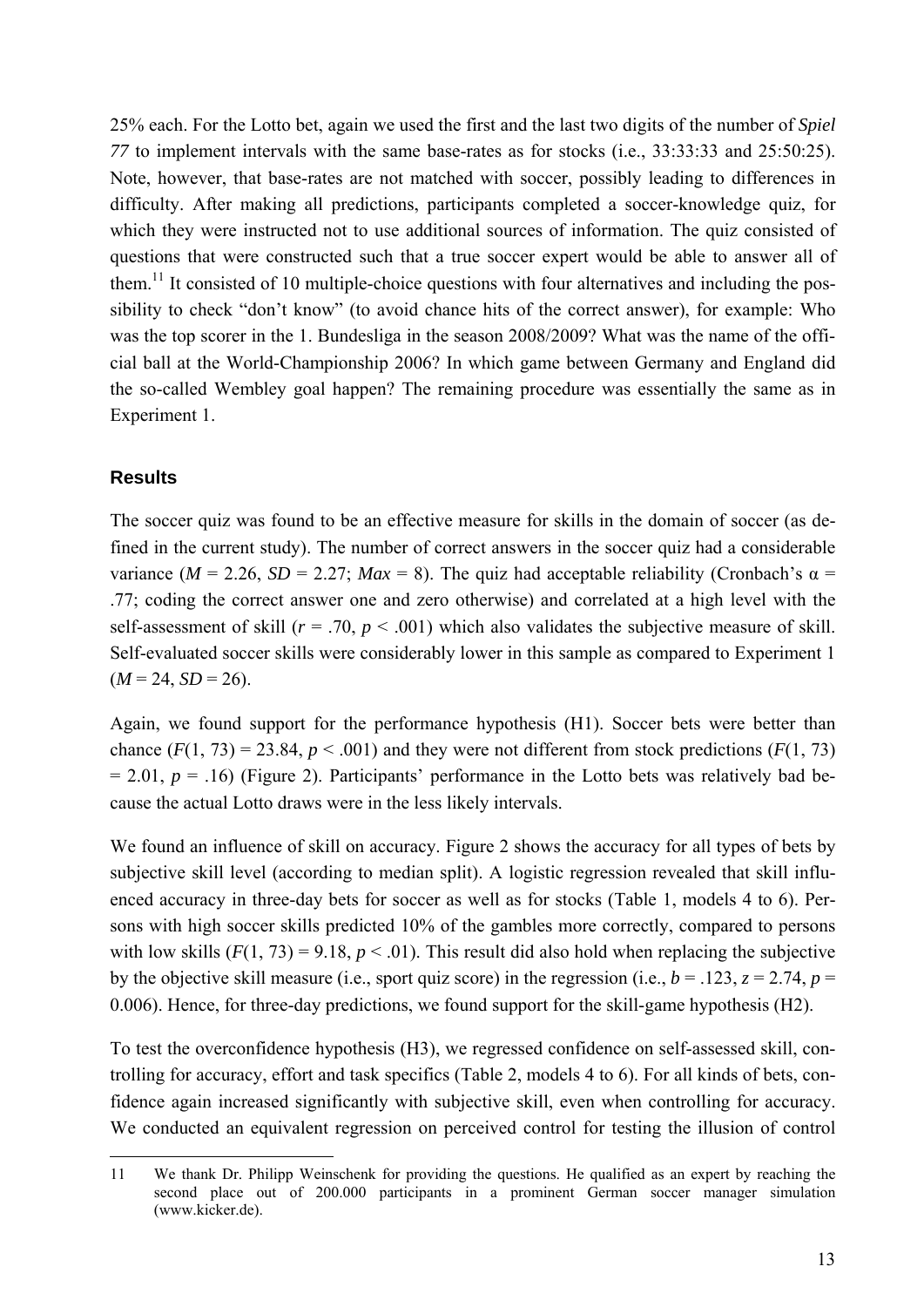hypothesis (H4). For soccer and lotto bets, perceived control again increased with skill, even when controlling for accuracy (Table 3, models 4 to 6). The results supporting H3 and H4 did also hold when using the objective skill measure instead of the subjective ones in the respective regressions.

We found no support for the *increased danger of sport-bets hypothesis* (H5) for three-day predictions. There was no stronger influence of skill on confidence and perceived control for soccer compared to Lotto bets after controlling for accuracy (all interactions  $p > .25$ ).

For a more differentiated analysis of the influence of skill on performance, we calculated potential wins and losses if our participants had betted for real. We calculated the wins of each person, assuming that he or she betted 1 Euro on each game. We thereby took into account the official betting odds of an online betting provider (i.e., bwin) on the day the bets were made (e.g., bwin paid 1.40 Euro against 1 Euro betted on a win by Leverkusen against Frankfurt). The results were somewhat surprising, indicating that on average our participants would have beaten the bookmaker! They earned 1.10 Euro for each Euro they would have invested. Low-skilled people (according to a median split) earned 0.95 Euro (i.e., effectively losing 5%) and high-skilled people won 1.26 Euro (i.e., win of 25%) and the difference was significant  $(F(1, 73) = 8.80, p < .01)$ .



*Figure 2.* Accuracy by Skill level in Experiment 2, with p(corr) indicating the percentage correct predic-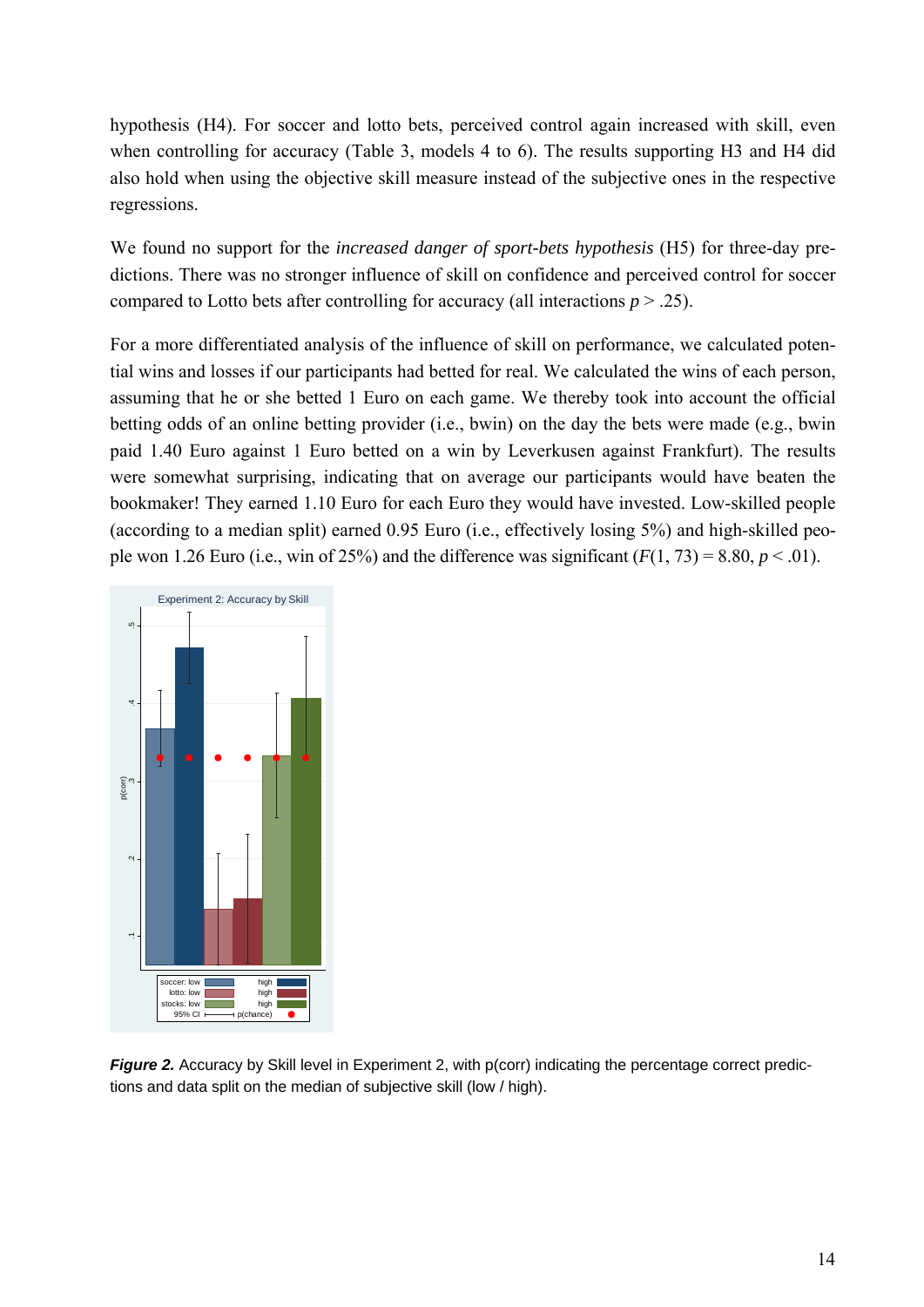#### **Discussion**

In the second experiment, using a three-day prediction horizon, we replicate the finding that persons are better than chance in predicting soccer results. Furthermore, we replicate that confidence and perceived control increase with skill level, even when controlling for the accuracy of predictions which might indicate overconfidence and illusion of control in high-skilled people. These results also hold for an objective instead of a subjective measure of skill (i.e., a soccer quiz). In contrast to the results for three-week predictions in Experiment 1, for the three-day prediction horizon we unexpectedly found that skill increases accuracy. We could not replicate the effect that soccer bets lead to a significantly stronger influence of skill on confidence and perceived control (after controlling for accuracy), which would indicate an increased danger of soccer bets compared to lotto.

The skill level of our participants was relatively low in absolute terms with an average score of 24 being much closer to the 'no knowledge' end of the scale (0) than to the expert end (100) (see also comparison to the previous study). Eighty-three percent of the participants indicated a score below 50. Furthermore, we had nobody who could answer all 10 questions and the average score was much closer to zero (i.e., no knowledge) than to ten correct answers (i.e., expert). It seems highly likely that persons' playing soccer bets will usually have higher skills than the persons in our sample. It is therefore even more surprising that our participants on average beat the online broker. One might speculate that for this particular day some cues that are used by persons with a medium level of skills were particularly helpful. At least in the long run, it is not possible that the average player beats the broker, because the broker constantly adjusts the odds to reflect bettors' beliefs about winning to avoid exactly this and to make betting a zero-sum game (minus his commission/fee). Somebody must have bet differently than our participants, and in this case must have been less successful with his or her bets. Considering that our participants are mainly from the lower and medium end of the scale, one might speculate that this could have been the higher-skilled people and "experts".

The results of the second experiment were to a certain degree unexpected, which might be partially driven by specifics of the game day. To double-check the findings and to implement methodological improvements, we conducted a third experiment, in which we manipulate the prediction horizon (three-day vs. three-weeks) within participants. We again used the soccerknowledge quiz as an objective measure of knowledge about soccer (i.e., skill). We added questions how many bets of each kind the participants deem to be correct, to be able to directly capture overconfidence (in the sense of overestimation; Moore & Healy, 2008).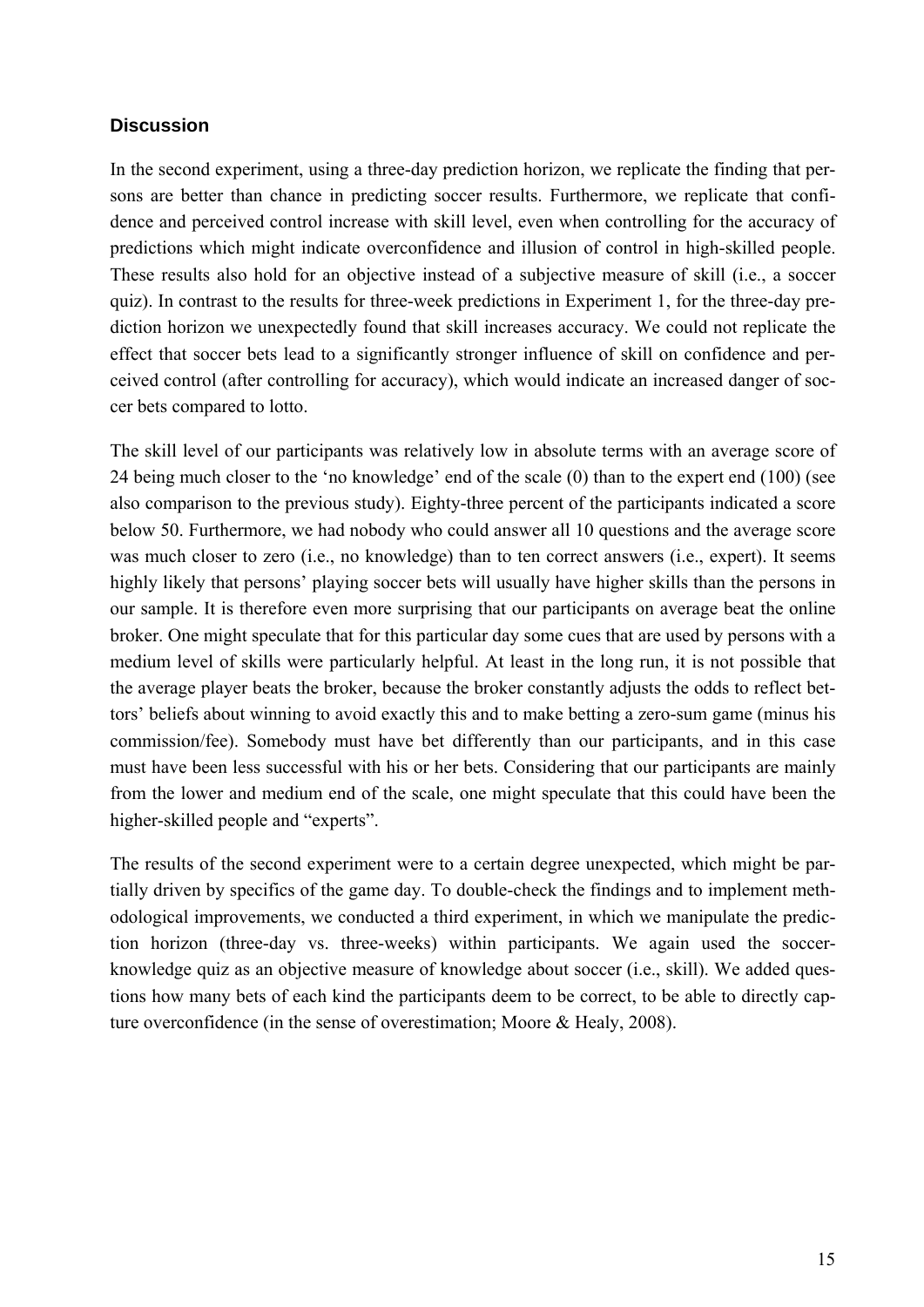## **Experiment 3**

#### **Method**

#### *Participants*

We recruited 50 participants from the MPI Decision Lab subject pool; 45 (66% female) of them completed the questionnaire. The sample consisted mainly of students (96%) that were between 19 and 28 years old (*M* = 22 years). Participants received on average 10.26 Euro (approximately 15.30 USD) for their participation, with a range from 4.4 Euro to 16 Euro. Completing the questionnaire took on average 47 minutes, essentially doubling the time that participants used in Experiments 1 and 2, as the number of questions doubled because of the within-design.

#### *Materials and Procedure*

We used essentially the same procedure as in Experiment 2 except for adding a second part, in which participants made three-week predictions for soccer, stocks and Lotto. Hence, participants predicted the outcomes of all nine games of the game day at the end of the week and in three weeks. Participants also made predictions for the same four stocks and lotteries as in the previous experiments, but each for two time horizons. For stocks, the intervals for three weeks were adapted, so that the base-rates were the same as for the short predictions (i.e., two stocks 33:33:33; two stocks 25:50:25; considering their 3-day / 3-week volatility over 10-years). For the lotto bets, again we used the first and the last part of the number of *Spiel 77* for both forecasting horizons. To rule out the objection that answering the bets might influence one's own skill assessment, we asked for the self-assessments of skill in the respective domain before the first bets were made. As an improved measure of overconfidence, we asked participants to estimate how many of the bets they made for each domain (and prediction horizon) were correct.

#### **Results**

The number of correct answers in the soccer quiz was lower than in the previous experiment  $(M = 1.51, SD = 1.75; Max = 7)$ , whereas the self-assessment of skills were comparable with Experiment 2 ( $M = 23$ ,  $SD = 26$ ) (but lower than in Experiment 1). The quiz had acceptable reliability (Cronbach's  $\alpha$  = .68) and correlated at a sufficient level with the self-assessment of skill ( $r$  =  $.42, p \leq .01$ ).

Accuracy in soccer bets was significantly better than chance in three-day predictions  $(F(1, 44) =$ 6.68,  $p < .05$ ) and marginally significantly better in three-week predictions ( $F(1, 44) = 3.37$ ,  $p =$ .08) supporting the performance hypothesis (Figure 3). There was no influence of skill on accuracy: neither in the three-day ( $F(1, 44) = 0.10$ ,  $p = .75$ ) nor in the three-week ( $F(1, 44) = 0.03$ ,  $p = .75$ ) = .85) predictions (see Figure 3). Using the objective soccer quiz scores instead of the selfassessed skill leads to the same results. We also tested whether people with a higher skill level would earn more money considering real odds. This was not the case. Highly-skilled persons even tended to perform slightly worse (0.90 Euro return for 1 Euro betted) than the low-skilled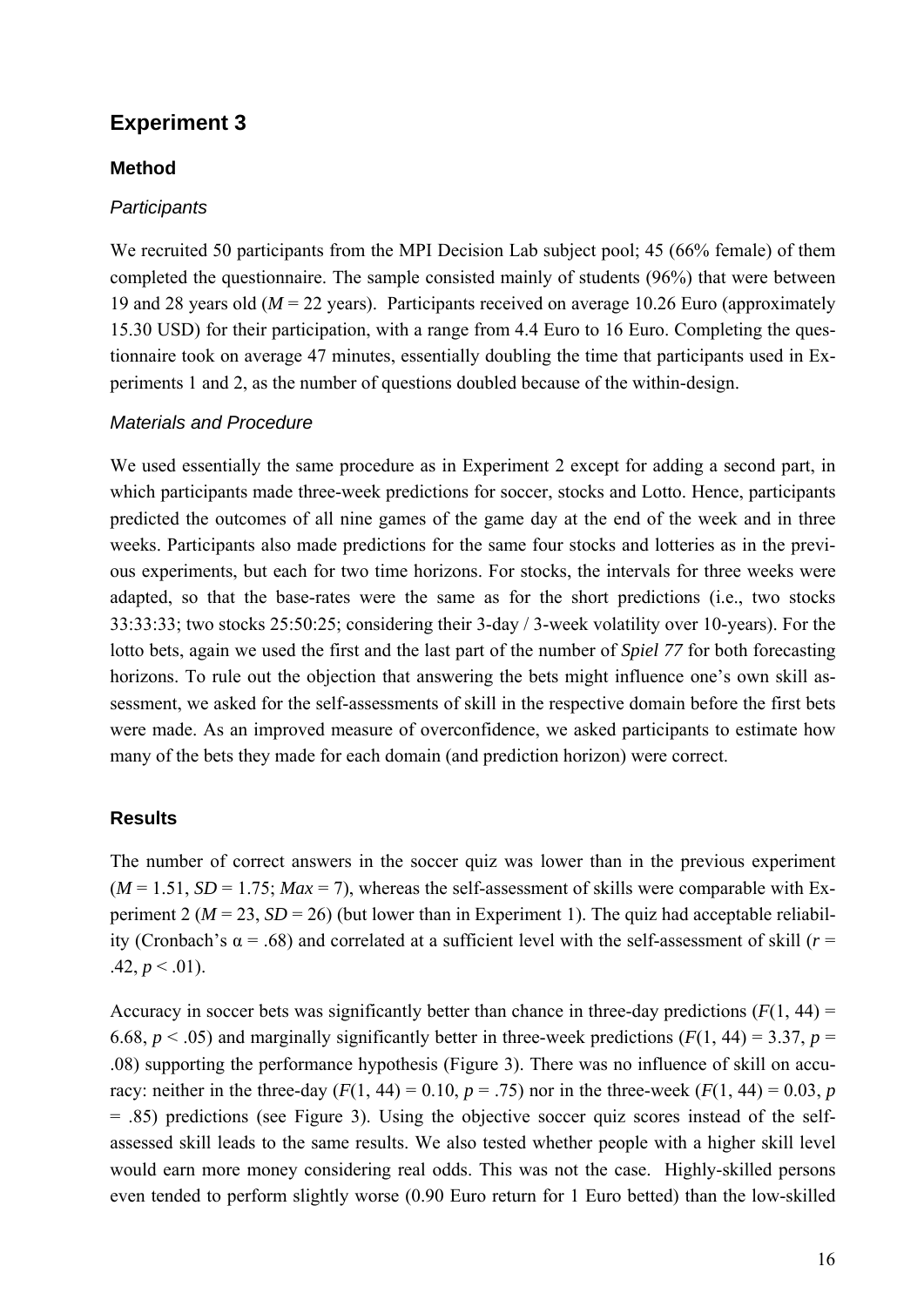persons (0.98 Euro return for 1 Euro betted) considering the objective skill measure  $(F(1, 44) =$ 0.33,  $p = .57$ ). The same result was found for the three-week predictions (considering the final odds). Hence, the data do not support the skill-game hypothesis for either prediction horizon (H2).



Figure 3. Accuracy by skill level and prediction horizon in Experiment 3, with p(corr) indicating the percentage correct predictions and data split on the median of subjective skill (low / high).

Confidence in soccer bets again increased significantly with skill, although skill had no influence on performance (Table 4, models 1 and 4) for both prediction horizons. Hence, the data support the overconfidence hypothesis (H3). Note that the coefficients seem to be very robust and are very similar to the ones obtained in Experiments 1 and 2 (see Table 2). For a direct test of overconfidence, we calculate an *overconfidence score* by subtracting the number of correct bets from persons' estimation of their number of correct bets. We find clear evidence for overconfidence in soccer-bets of high-skilled persons and that the overconfidence increases with skill (Figure 4, left two graphs). To rule out that this finding is due to the fact that some persons overestimate their skills and their correct bets at the same time, we also analyzed overconfidence by objective skill scores from the soccer quiz, which led to the same results (Figure 4, right two graphs). Hence, data from Experiment 3 confirm that increased skill leads to increased overconfidence, but particularly for high-skilled people (H3), whereas people with low skills seem to be better calibrated.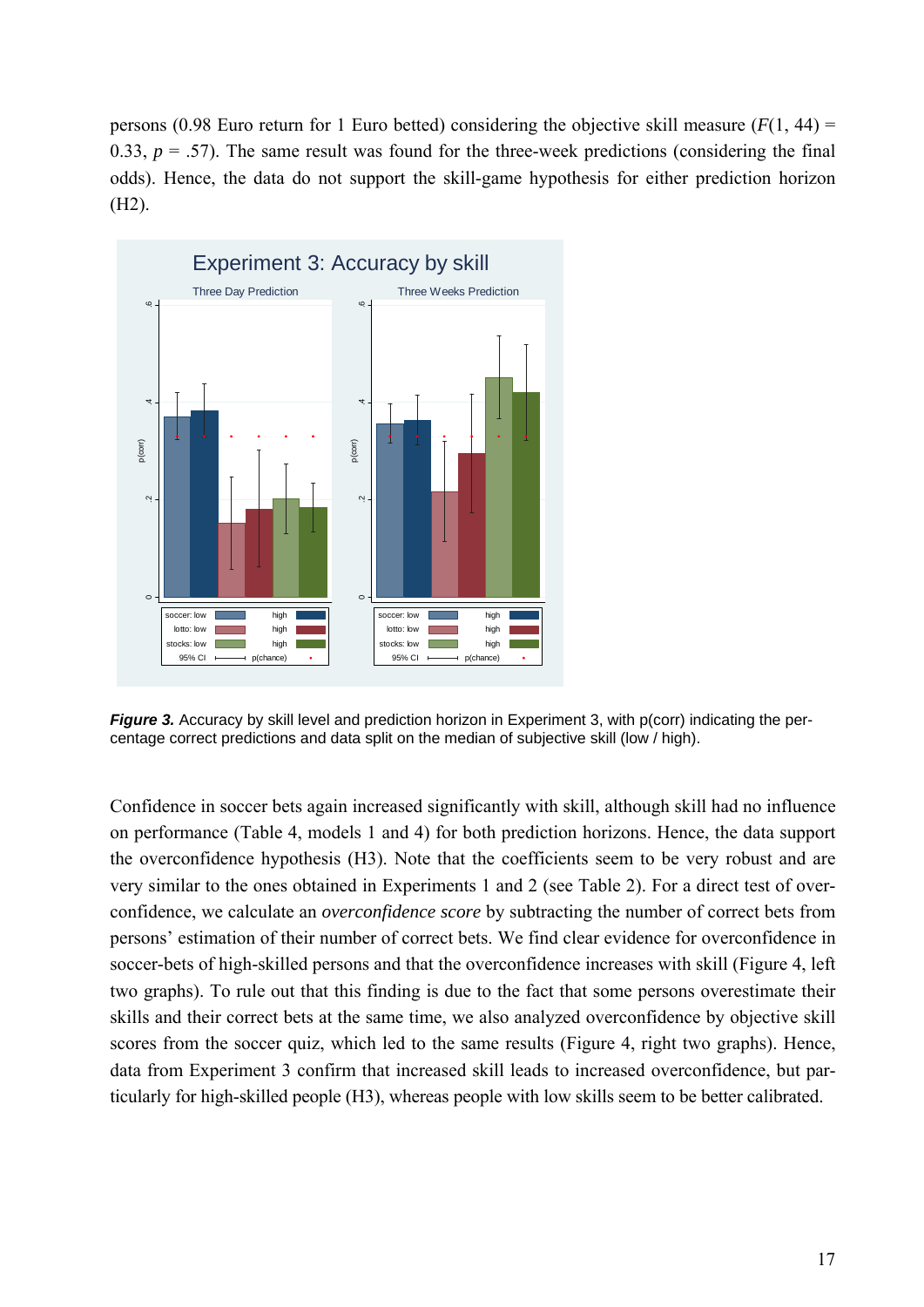|                | 3-day predictions       |                   |                               | 3-week predictions              |                   |                   |
|----------------|-------------------------|-------------------|-------------------------------|---------------------------------|-------------------|-------------------|
|                | (1)                     | (2)               | (3)                           | (4)                             | (5)               | (6)               |
|                | Soccer                  | Lotto             | <b>Stocks</b>                 | Soccer                          | Lotto             | <b>Stocks</b>     |
| Correct        | $-0.345$                | $-7.047$          | $-3.079$                      | $-0.285$                        | $-3.894$          | 0.153             |
| $(1 = yes)$    | (0.802)                 | (2.450)           | (1.908)                       | (1.095)                         | (2.392)           | (1.511)           |
| <b>Skill</b>   | $0.245$ ***<br>(0.0381) | 0.115<br>(0.0656) | 0.201<br>(0.0885)             | 0.209<br>(0.0321)               | 0.128<br>(0.0633) | 0.152<br>(0.0821) |
| Effort         | 4.168<br>(1.170)        |                   | $5.180^{^{\circ}}$<br>(1.523) | $4.218$ <sup>*</sup><br>(1.089) |                   | 4.838<br>(1.389)  |
| Constant       | 52.84<br>(3.244)        | 60.91<br>(2.649)  | 49.45<br>(3.267)              | 53.28<br>(2.560)                | 57.91<br>(2.203)  | 47.88<br>(3.190)  |
| Observations   | 405                     | 90                | 180                           | 405                             | 90                | 180               |
| Adjusted $R^2$ | 0.414                   | 0.101             | 0.282                         | 0.390                           | 0.060             | 0.220             |

**Table 4:** Six regression models for predicting confidence in Experiment 3.

**Note.** The table reports results from six OLS regression models for the three different domains and separated by prediction horizon. Reported are raw coefficients. Positive coefficients indicate that confidence increases when the respective predictor increases. Standard errors in parentheses are corrected for 45 clusters in observations. Task dummies are omitted.  $\mu$  < 0.05,  $\mu$   $\mu$  < 0.01,  $\mu$   $\mu$  < 0.001



*Figure 4.* Overconfidence scores by skill and prediction horizon in Experiment 3. Overconfidence scores indicate the difference between the estimation of the number of correct predictions minus the number of correct predictions that were realized. Positive scores indicate overconfidence. The left two graphs show overconfidence scores for all three domains, using a median split on the subjective skill measure (low / high). The right two graphs show overconfidence scores for soccer by a median split on the objective skill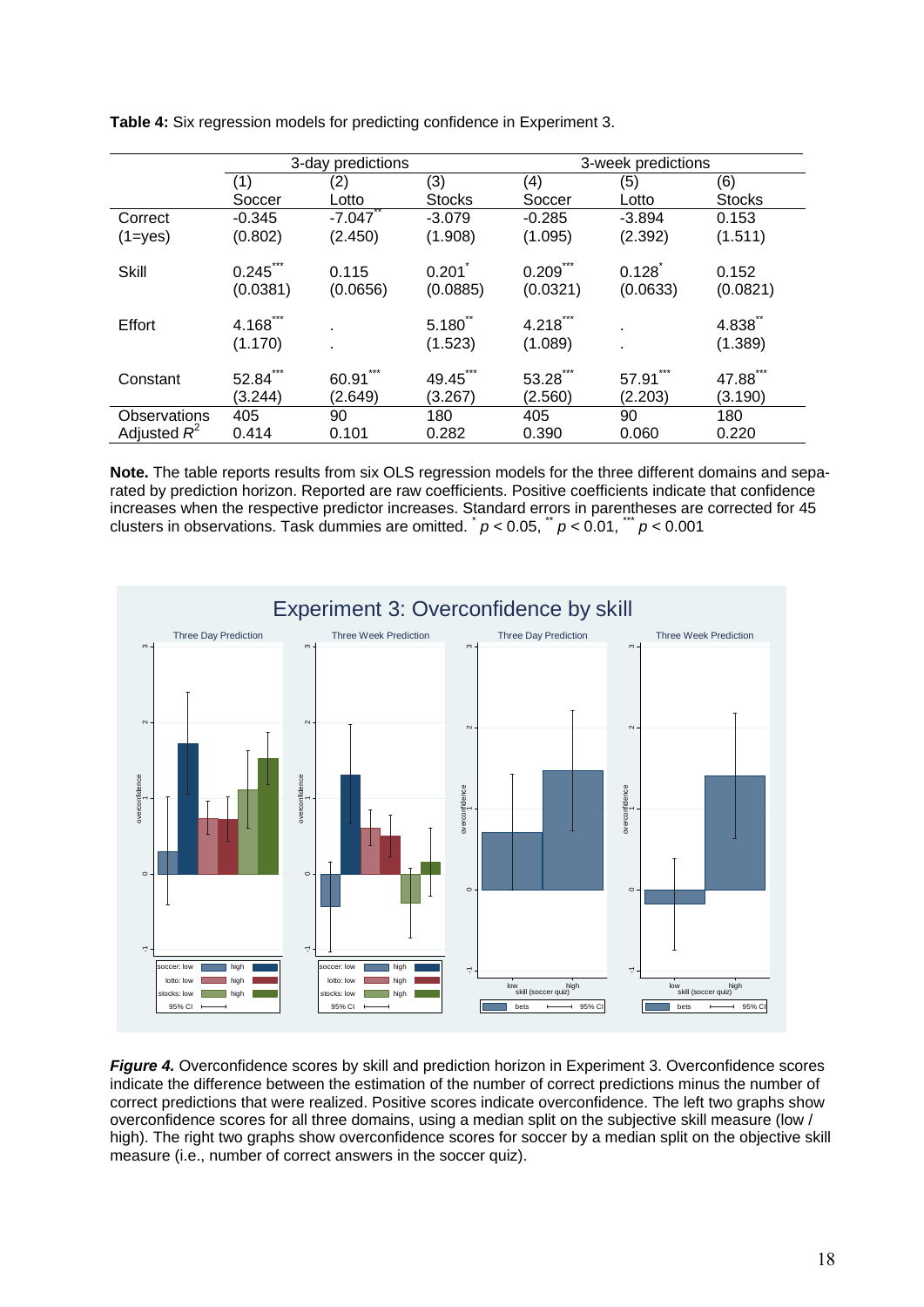To test the illusion of control hypothesis (H4), again we regressed perceived control on skill (Table 5, models 1 and 4). The influence of skill on perceived control in both prediction horizon conditions could be replicated. We additionally validated these findings in soccer bets with the objective skill score. There was a significant overall effect of objective skill on perceived control after correcting for accuracy as well.

|                | 3-day predictions            |                     |                              | 3-week predictions  |                     |                     |  |
|----------------|------------------------------|---------------------|------------------------------|---------------------|---------------------|---------------------|--|
|                | (1)                          | (2)                 | (3)                          | (4)                 | (5)                 | (6)                 |  |
|                | Soccer                       | Lotto               | <b>Stocks</b>                | Soccer              | Lotto               | <b>Stocks</b>       |  |
| Correct        | $-0.977$                     | $-12.11$            | $-2.071$                     | 2.741               | $-5.627$            | 0.640               |  |
| $(1 = yes)$    | (3.511)                      | (9.510)             | (10.02)                      | (4.124)             | (7.247)             | (7.950)             |  |
| Skill          | $0.674^{\degree}$<br>(0.178) | 0.594<br>(0.256)    | 0.191<br>(0.262)             | 0.595<br>(0.192)    | 0.673<br>(0.215)    | $-0.422$<br>(0.313) |  |
| Effort         | $14.61^{\degree}$<br>(5.217) |                     | $21.65^{\degree}$<br>(5.411) | 21.59<br>(6.775)    |                     | 25.59<br>(5.942)    |  |
| Constant       | $-89.90$<br>(11.68)          | $-85.92$<br>(7.268) | $-84.86$<br>(15.62)          | $-114.8$<br>(12.28) | $-92.68$<br>(4.913) | $-99.14$<br>(15.95) |  |
| Observations   | 405                          | 90                  | 180                          | 405                 | 90                  | 180                 |  |
| Adjusted $R^2$ | 0.304                        | 0.076               | 0.153                        | 0.358               | 0.176               | 0.164               |  |

**Table 5:** Six regression models for predicting perceived control in Experiment 3.

**Note.** The table reports results from six OLS regression models for the three different domains and separated by prediction horizon. Reported are raw coefficients. Positive coefficients indicate that perceived control increases when the respective predictor increases. Standard errors in parentheses are corrected for 45 clusters in observations. Task dummies are omitted.  $p < 0.05$ ,  $p < 0.01$ ,  $p < 0.001$ 

In the third experiment, the *increased danger of the sport bets hypothesis* (H5) is only partially supported by the data. The effect of skill on confidence estimation was again stronger for soccer bets than for Lotto. The respective interaction effect, however, did not reach conventional significance levels in the regression on confidence  $(b = -.10, t = -1.58, p = 0.122)$ . The effect was far from significant in the equivalent regression on perceived control ( $p = .94$ ).

We again investigated the *danger of stock-trading hypothesis* (H6) by comparing the influence of skill on confidence and perceived control in soccer bets and stock bets. The relation between skill and confidence was slightly higher for soccer, compared to stocks, but the respective interaction term between domain (soccer vs. stock) and skill was far from significant ( $p = .61$ ; see also Table 5, models 1 vs. 3 and 4 vs. 6). But there was a significantly lower effect of skill on perceived control for stocks compared to soccer bets,  $b = -.68$ ,  $z = -2.48$ ,  $p = 0.017$ . As can also be seen in Table 5 (models 1 vs. 3 and models 4 vs. 6), for both prediction horizons the effect of skill on perceived control was lower for stocks, as compared to soccer. The last finding indicates that under some conditions soccer bets are indeed worse than stock marked predictions concerning illusion of control.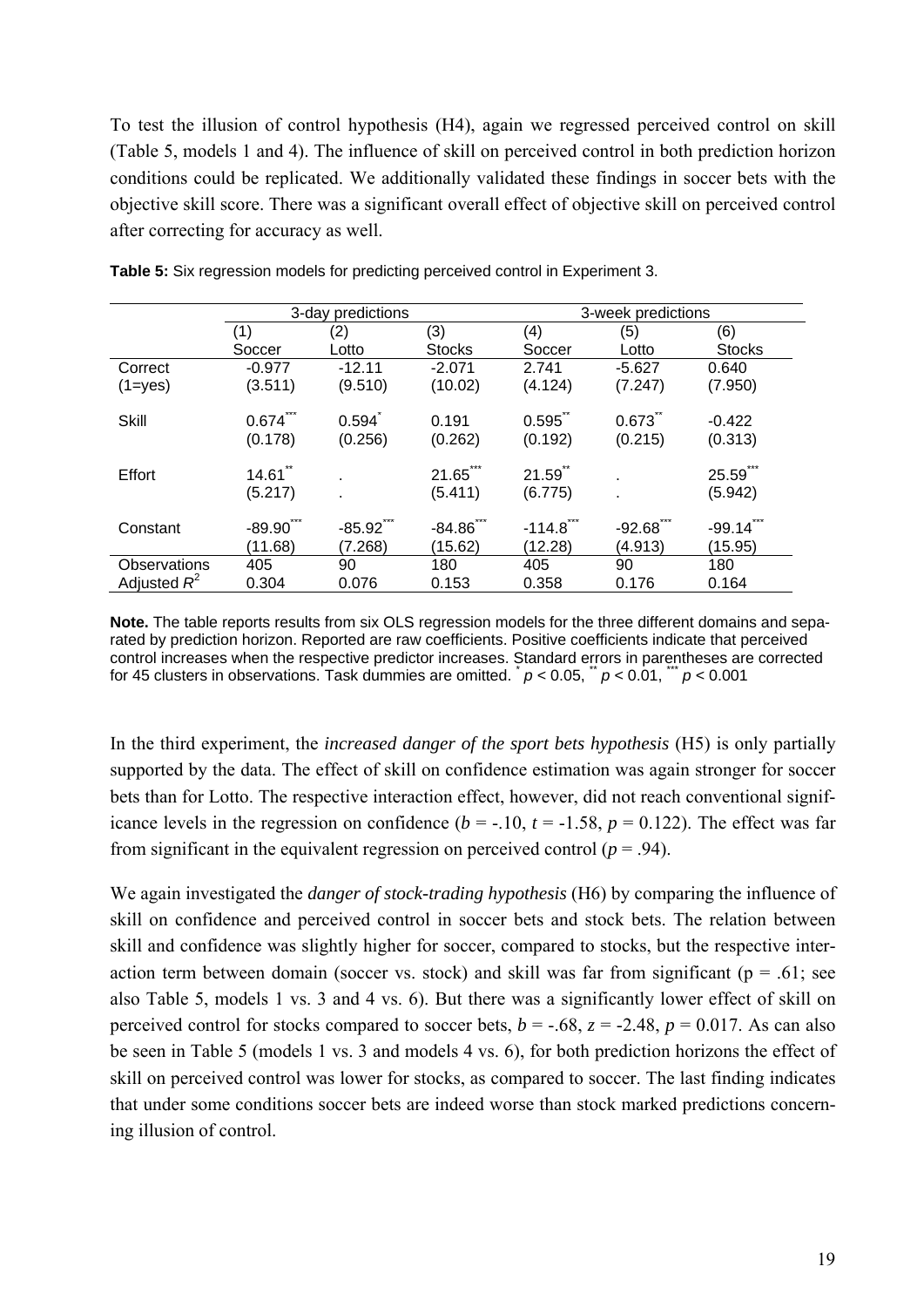#### **Discussion**

The third experiment was conducted to double-check findings from Experiments 1 and 2 and to use an improved methodology to rule out alternative explanations. The overall results are very much in line with the results of the first study, and the additional measures for overconfidence and the objective measure for skill confirm previous results. As in the previous studies, we find a clear effect of increasing confidence in soccer bets with increasing skill even when controlling for accuracy. As mentioned before, this effect might have been due to low-skilled people being underconfident, high-skilled people being overconfident, or both. The direct measure of overconfidence supports the second interpretation: low-skilled people are relatively well calibrated, whereas high-skilled people are overconfident. Furthermore, we can rule out that this effect is only due to persons overestimating accuracy and their skill at the same time. The effect also holds if the soccer quiz used as an objective measure of skill is included in the analysis instead of the subjective measure. For soccer bets, we also replicate the effect of skill on perceived control, indicating illusion of control.

In line with Experiment 1, we find better than chance performance in soccer bets, but no influence of skill on predictive accuracy and monetary earnings. The null-effect of skill for three-day predictions stands in contrast to the results from Experiment 2. Note, however, that there is a slight tendency towards the previously observed direction in this study also.

In line with our general methodological concerns, this indicated that for relatively small samples of games, the relation between accuracy and skill is highly volatile. This might be due to a general low reliability in soccer results (which might be partially caused by the low number of goals), a lack of cues that work under all circumstances or even other factors. For occasional gamblers (i.e., from a one-shot perspective), this in itself turns soccer bets into a game of chance. For persons who gamble very often, however, the long-term average is more important. To get such an estimate and to summarize the partially contradicting findings, we collapsed findings from all three experiments in an overall analysis.

#### **Overall Analysis of Pooled Data**

#### *Skill and Accuracy*

To summarize the findings of all three studies, we pooled the results from all three studies. To get an overall result concerning the influence of skill on accuracy, we conducted logistic regressions with accuracy as dependent variable and (subjective) skill as predictor controlling for effort and task differences (i.e., dummies for each task) for the complete soccer bets data. The total effect of skill over both prediction horizons was not significant ( $b = .0028$ ,  $z = 1.47$ ,  $p = 0.14$ ), and the effect was even weaker when using the objective instead of the subjective skill measure ( $p = .70$ ). There was, however, an effect of subjective skill for three-day predictions ( $b = .0075$ , z  $= 3.13, p = 0.002$ ) but not for three-week predictions (*b* = -.00178, *z* = -0.62, *p* = 0.533) of soccer games. Hence, considering all three studies together, there seems to be an influence of self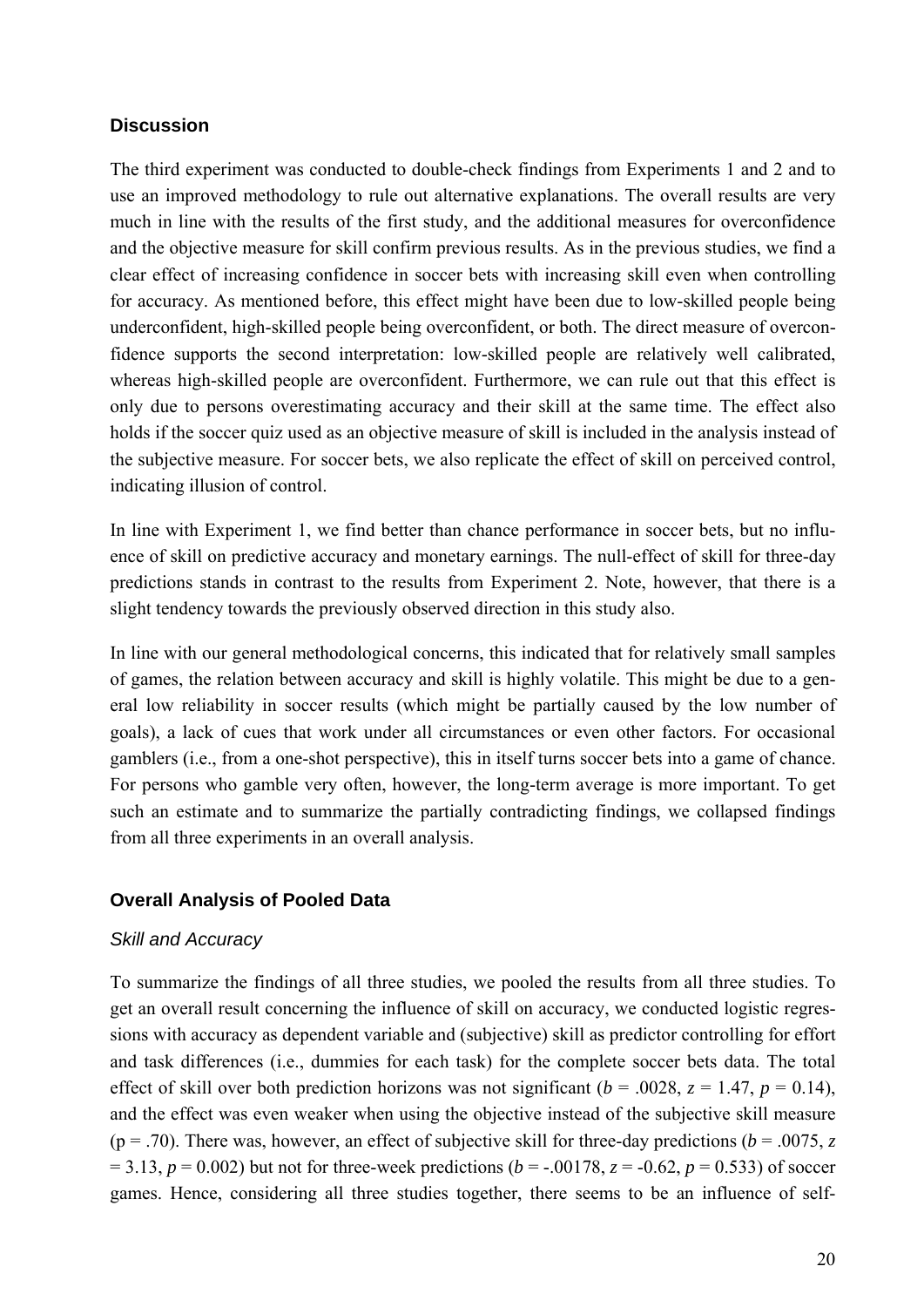assessed skill on accuracy only in short-term predictions, but not in long-term predictions. Taking into account real odds, the advantage in accuracy in short-term predictions that comes with higher skill does, however, overall not result in significantly higher payoffs (three-days: *F*(1, 118) = 1.68,  $p = 0.20$ ; three-weeks:  $F(1, 45) = 0.00$ ,  $p = 0.99$ ). As a caveat, to all analyses including odds, however, it has to be considered that participants' incentive scheme was independent of odds. We therefore by design excluded classic effects of over-betting long-shots (i.e., horses / teams with high odds and low probabilities; Griffith, 1949), and any other strategic consideration (e.g., hedging of risks). The only rational strategy was to bet on the most likely winner. We have to acknowledge that this might reduce the external validity of our payoff results (for a discussion of this and further limitations, see also below).

#### *Skill and Overconfidence*

In the overall analysis of confidence, we found a strong effect of subjective skill on confidence in soccer bets even after controlling for accuracy, effort and task differences (i.e., dummies for each task),  $b = .22$ ,  $t = 12.83$ ,  $p < 0.001$ , indicating overconfidence particularly for people with high self-assessment of skills. However, the effect is not only driven by overestimating one's own skills, because it remains when using the objective skill measure,  $b = 1.95$ ,  $t = 5.44$ ,  $p <$ 0.001. Considering the interactions between skill and domain in a regression including all bets, the overconfidence effect is stronger for soccer compared to Lotto ( $b = -0.076$ ,  $t = -2.14$ ,  $p =$ 0.033) and stocks ( $b = -.064$ ,  $t = -1.68$ ,  $p = 0.094$ ).

#### *Skill and Illusion of Control*

We also regressed perceived control on subjective skill for all soccer bets, controlling for accuracy, effort, and task differences. The analysis replicates the strong effect of subjective skill on perceived control ( $b = .69$ ,  $t = 8.70$ ,  $p < .001$ ), indicating illusion of control. Again, the effect prevailed if the objective skill measure was used in lieu of the subjective one ( $b = 6.63$ ,  $t = 4.54$ , *p* <.001). The effect was somewhat stronger for soccer bets compared to Lotto bets. The interaction, however, did not reach conventional significance levels  $(b = -13, t = -0.91, p = 0.365)$ . The effect of skill on perceived control was stronger for soccer bets compared to stock bets (IE: *b* = - .43,  $t = -3.30$ ,  $p = 0.001$ ).

## **General Discussion**

Sport bets are very common in different countries and enjoy increasing interest in Germany also. There is a current debate in German legislation concerning the regulation of sport bets. This has been partially caused by a recent decision of the European Court of Justice, which criticizes the current regulation and practice as inconsistent. The two core questions are whether persons can influence the outcome of the bets largely by their skill, and whether bets involve factors that make them dangerous for the person betting. Problematic and pathologic gambling and all negative consequences following from them should be avoided. However, much more so than U.S. law, German legislation also tries to take care of consumer protection issues, such as preventing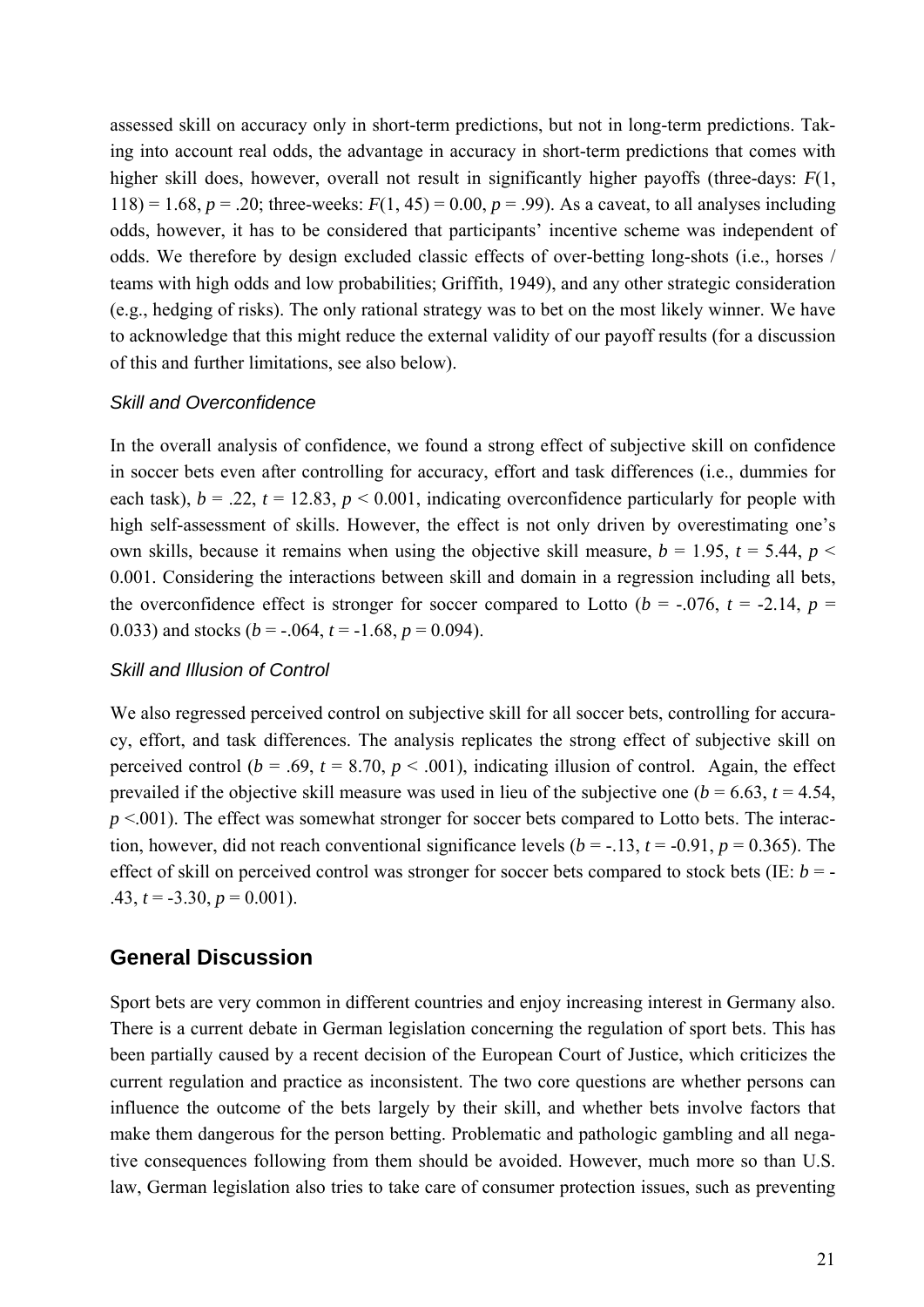bettors' irrationality in judgments and biases from being exploited. Relevant empirical data are still scarce, perhaps in part due to the fact that data tends to concern other kinds of sports than the ones of particular interest in Germany, namely soccer.

To overcome this problem, we investigated persons' betting behavior in soccer bets in three comprehensive online studies. We were particularly interested in the influence of skill on accuracy, confidence, and perceived control and the prevalence of the related cognitive biases overconfidence and illusion of control. To add arguments to the legal debate, we went further by comparing soccer bets with pure games of chance (i.e., Lotto bets) and bets that do not fall under gambling law, namely bets on developments on the stock market.

#### **Soccer bets should not be considered games of skill**

We show that prediction performance in *1. Bundesliga* soccer games is better than chance in indicating that some skill component beyond mere guessing is involved. Nevertheless, our results also show that the differential influence of high vs. low skill is relatively small. Overall, we find a significant influence in short-term bets, but none in long-term bets. Taking into account real odds from online betting agencies, higher skill did not lead to significantly higher payoffs. Extending previous findings on hockey (Cantinotti, et al., 2004) and horse betting (Ladouceur, et al., 1998), we find that for soccer bets, no overall differential influence of skill on monetary wins can be found. We conclude that such an influence must either be very small, and maybe highly volatile (see Experiment 2), if it exists at all.

Under the predominant legal test, a game of skill is characterized by the outcome of a game being predominantly influenced by skill elements rather than by chance (Fiedler & Rock, 2009). The outcome is thereby defined as the difference between the payoff and the initial payment. In statistical terms, this would mean that more than half of the variance in wins between participants should be explained by skill. According to our results, this is not the case for soccer bets. Self-assessed skill and sport quiz together accounted for 2.5% of the variance when simultaneously entered in a regression that predicted participants' monetary wins (in Experiments 2 and 3), leaving 97.5% of the variance unexplained.<sup>12</sup> Similar but slightly higher proportions were found when inspecting short (3%) and long (5%) prediction horizons separately. Hence, according to the predominant test in German law, soccer bets should not be considered games of skill (however, see also below for limitations to our studies).

-

<sup>12</sup> Of course, part of this low explanatory power might be attributed to the imprecise measurement of skills. However, the result also holds with a conservative estimation of true skill variance captured by the skill scale and the soccer quiz score. In other words, based on the intercorrelation of the scales  $(r = .70)$ , one might assume that the scales at least capture 49% of the variance of soccer skills (i.e.,  $.702 = .49$ ).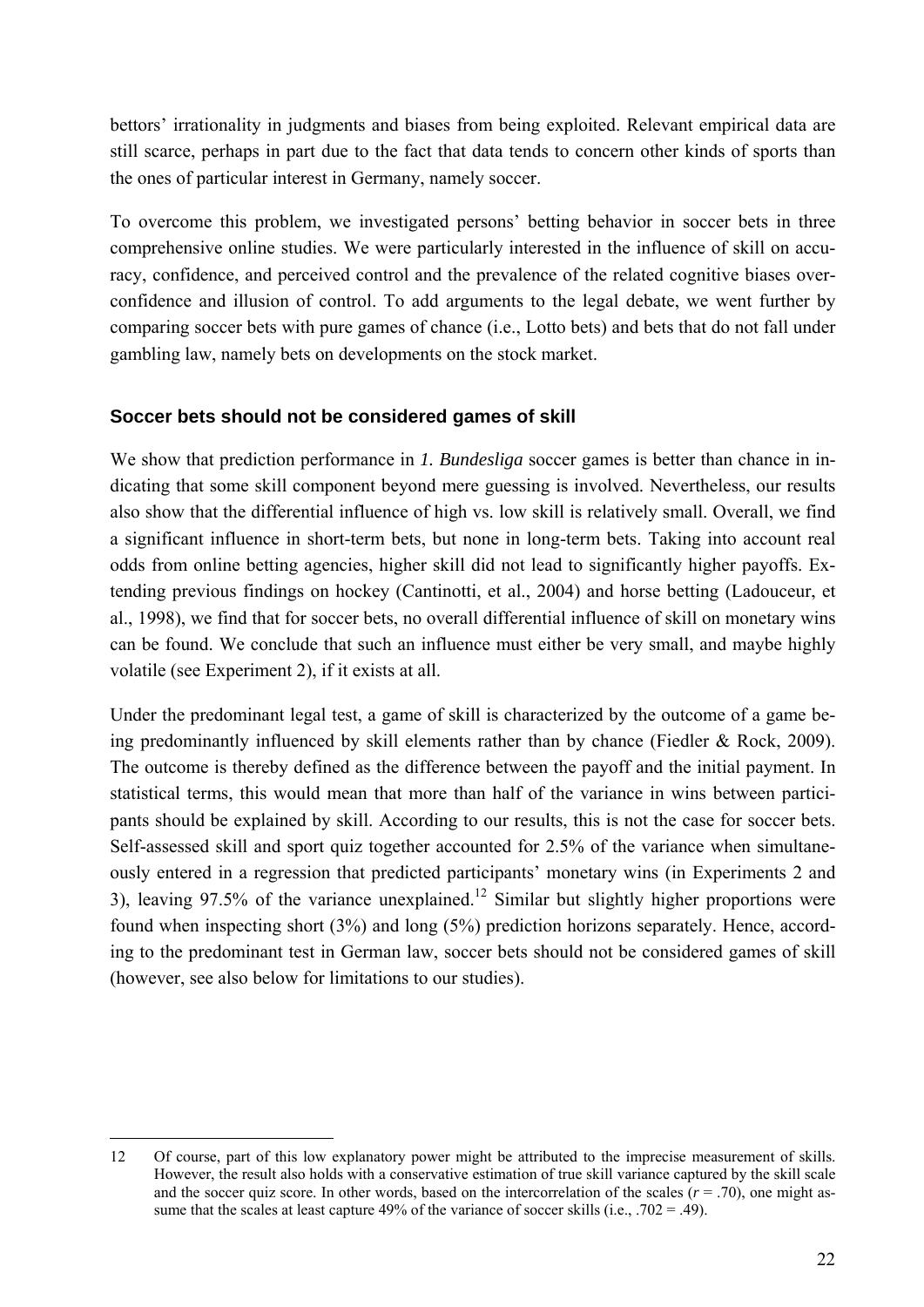#### **Soccer bets induce systematic biases that might be harmful for bettors**

It has been repeatedly argued that specific cognitive biases increase persons' willingness to bet, and that they are core determinants involved in the development of problematic gambling (e.g., Blaszczynski & Nower, 2002; Corney & Cummings, 1985; P. Rogers, 1998; Toneatto, et al., 1997). Particularly, illusion of control and overconfidence effects have been shown in betting tasks (e.g., Goodie, 2003; Goodie, 2005; Langer, 1975; Toneatto, et al., 1997). In line with these previous studies, we demonstrate for real soccer bets that confidence and perceived control increase with increasing skill, even when controlling for accuracy, indicating overconfidence and illusion of control. We furthermore show that persons with low skills seem to be relatively wellcalibrated, whereas people with high skill show strong overconfidence, which is in line with recent, more differentiated views on overconfidence (Moore & Small, 2007). Obviously, such a differential effect is particularly problematic for sport bets in practice, because bettors will typically believe that they have high skills.

Overall, findings concerning perceived control also indicate an illusion of control. Particularly high-skilled participants think they have a strong influence on the outcome of the bets, even if that is not the case.

The data clearly show that soccer betting leads to cognitive biases, and particularly to overconfidence and illusion of control, which have the potential to harm bettors and induce problematic betting. The results concerning acceptance of additional bets also directly show that these biases lead to increased betting.

## **Games with assumed skill influence are more dangerous than pure games of chance**

The German legal system implies that games of chance might be more dangerous than games that rest partially on skill, supposedly because people have control over the outcome. Previous findings concerning increased overconfidence in games with skill components speak against this assertion and indicate that biases might even be particularly strong in games with assumed skill influence (Goodie, 2003). Findings concerning higher prevalence rates of problem gamblers in soccer betting compared to Lotto point into the same direction (Meyer & Hayer, 2010). Considering all our data, we could show such an effect in that the influence of skill on confidence was stronger for soccer bets compared to Lotto bets even after controlling for accuracy. For illusion of control, this differential effect was not significant overall.

#### **Soccer bets vs. betting on the stock market**

For legal justice, it is important to treat equal things equally and different things differently. One domain in which bets are treated differently from usual games is "betting" on the stock market. Stock trades are obviously not regulated by gambling law. Persons have the possibility to buy and sell complex financial products, which include bets on stock developments that are compa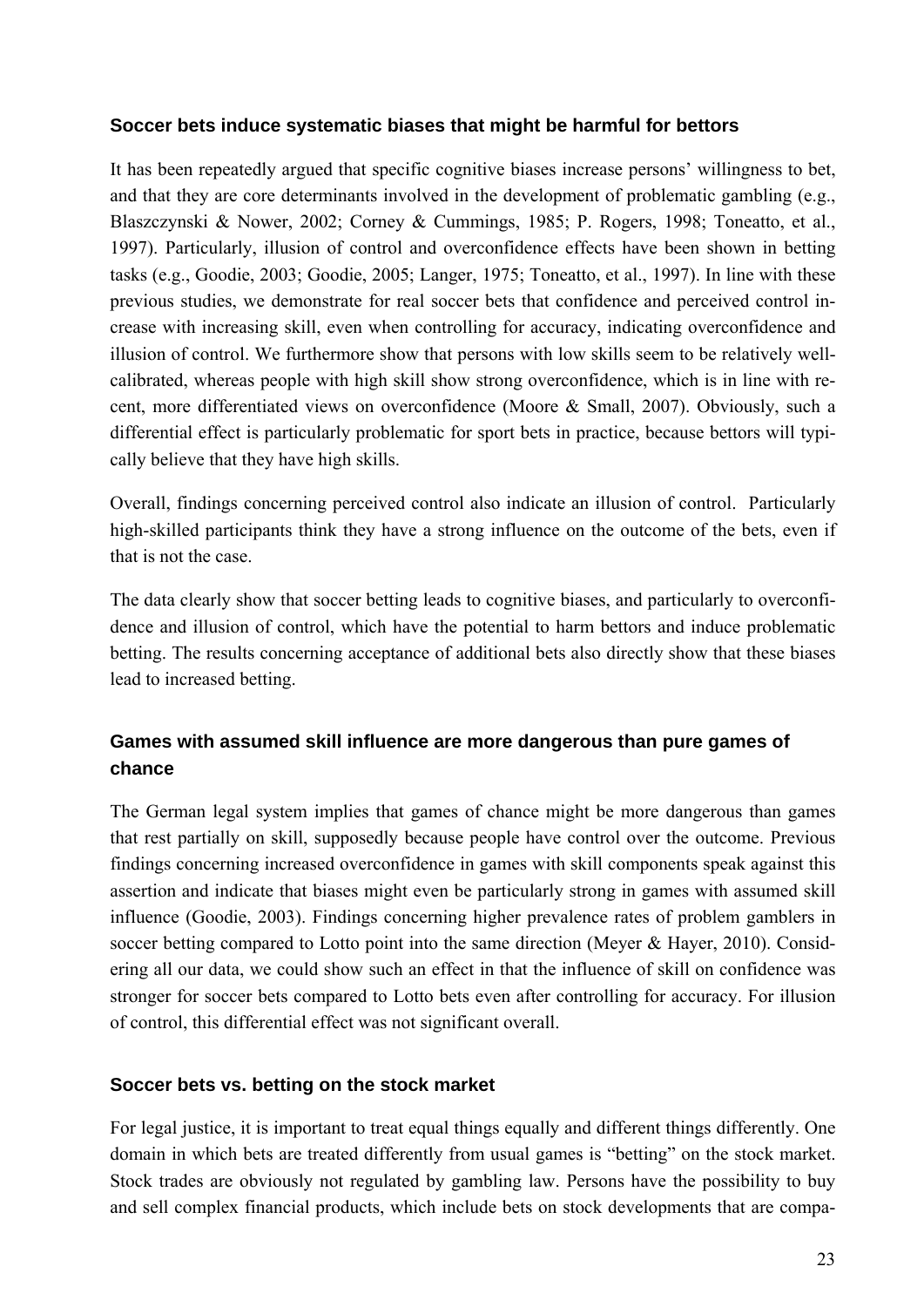rable to the stock bets we offered in our study. Stock bets thereby share some similarities with soccer bets, in that people will often assume that they can influence their wins by skill. There might be many good reasons for being less restrictive in the regulation of stock trades than in the regulation of gambles. Nevertheless, we wanted to investigate whether stock bets are less dangerous than soccer bets concerning cognitive biases. Our results in the overall analysis indicate that overconfidence and illusion of control seemed to be somewhat smaller for stocks as compared to soccer bets. Hence, our data are generally in line with the hypothesis that unregulated bets on stocks might be less dangerous than soccer bets concerning cognitive biases. However, this might also be due to the fact that participants can be assumed to have low skill, if any, in stock predictions (see Moore & Healy, 2008). Hence, our results concerning stock bets need to be investigated in further analyses.

#### **Limitations**

This study has some methodological limitations that should be kept in mind when interpreting the results. Some can be ruled out by additional analyses; others might be addressed in further research. First, it might be criticized that we did not use true betting experts in our studies and that the effect might look quite different for persons really involved in betting. To test this hypothesis, we reran the core analyses with participants of the study who had been previously involved in real soccer bets (11%). We found that bettors did not score higher on accuracy compared to non-bettors  $(F(1, 213) = 0.51, p = .48)$  and they also showed a significant effect of skill on accuracy only for three-day predictions ( $b = .0113$ ,  $z = 2.01$ ,  $p = 0.045$ ), but not for threeweek predictions ( $b = -0.024$ ,  $z = -0.27$ ,  $p = 0.788$ ). Bettors also showed comparable effects of skill on confidence ( $b = .108$ ,  $t = 2.98$ ,  $p = 0.006$ ) and perceived control ( $b = .511$ ,  $t = 2.69$ ,  $p =$ 0.012); and they earned the same amount of money as non-bettors  $(F(1, 44) = 0.00, p = .99)$ . Hence, our experimental results also hold for persons who are involved in real soccer betting. Furthermore, it should be kept in mind that—from a public-policy perspective—not only real bettors, but all potential participants in betting are relevant. The results are in line with previous findings from hockey and horse-betting, which provides converging evidence for our results. A second issue concerns the fact that in our study persons were not informed about the winning odds and their choices were incentivized independently of the odds. This prevents strategic betting, such as betting on the long-shots which might be part of professional betting strategies (see Ladouceur, et al., 1998, for further examples of betting strategies). However, even with the possibility to use such strategies, for example, the average horse-race bettor will lose about 16 to 17% of his or her money in the long run (Ladouceur, et al., 1998). So, one might assume that these strategies are not particularly efficient, and that allowing them should not change the pattern of results. Third, it might be objected that we instructed participants to make bets on all games, whereas in the real world they can bet only on games they are most confident to win. For this to be a successful strategy, it would necessitate that people show higher confidence in bets in which they make correct predictions. In five of six regression models for predicting confidence, we found no difference in confidence between correct and wrong (soccer) bets; only in one the effect turned out significant. To test this issue more directly, we regressed monetary wins (taking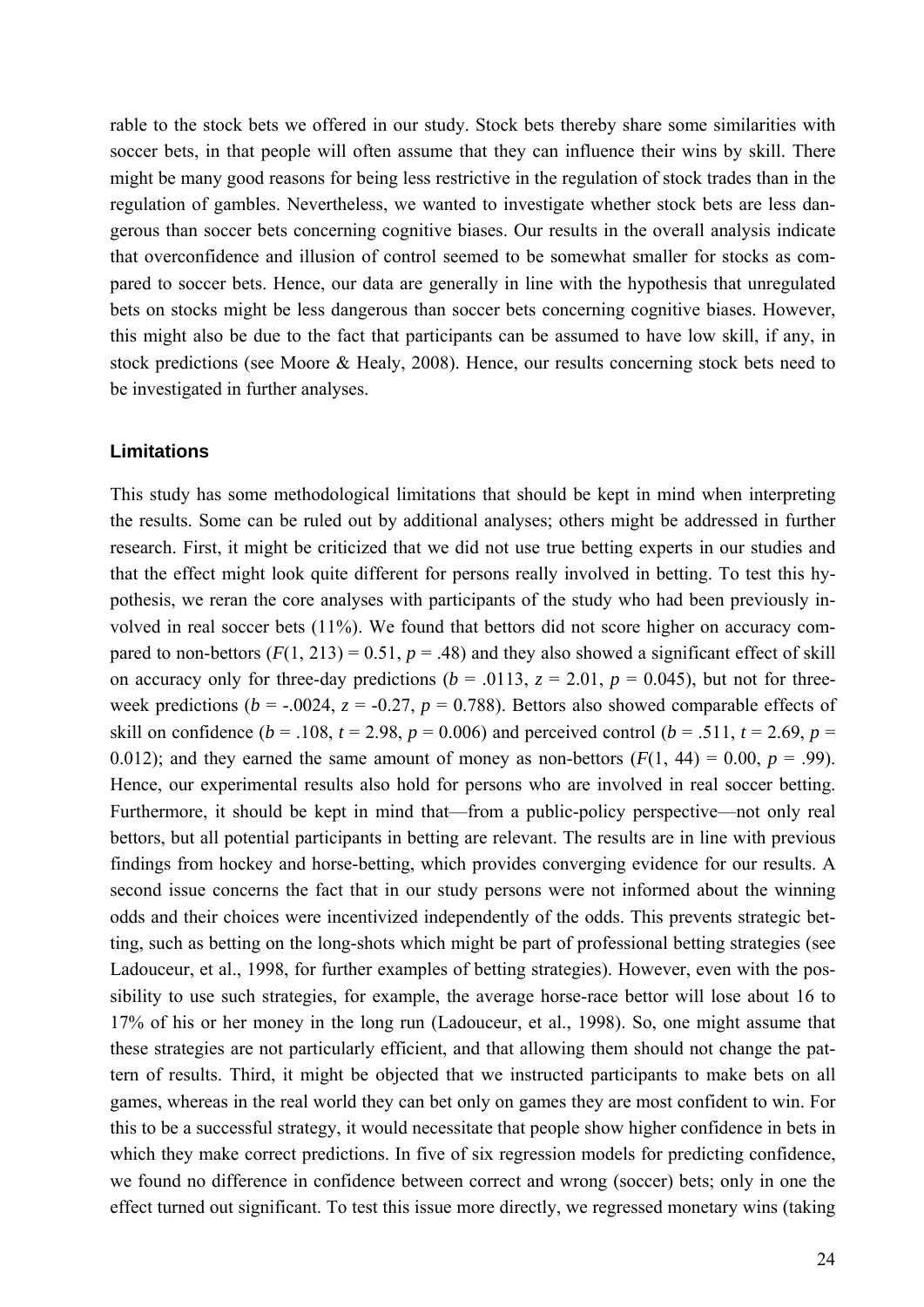into account odds) on confidence and found no effect  $(b = -0.0028, t = -1.06, p = 0.291)$ . Hence, there is no correlation between confidence and monetary win; therefore, this limitation might also be considered to be of minor importance.

#### **Summary and Conclusions**

Our results show that the skill influence on accuracy in soccer bets, and also in resulting monetary payoffs, when taking into account real betting odds, is low, if existing. Therefore, according to the prevailing test in German Law, soccer bets should not be considered games of skill, but should fall under the strict regulation for games of chance. Soccer bets involve cognitive biases that might harm bettors. They induce overconfidence and illusion of control, both of which lead to increased betting and might even result in gambling addiction. Both biases increase with selfassessed and objectively measured skill. In contrast to the implicit assumption underlying regulation of gambling, but in line with previous findings, our results indicate that soccer bets are in some respects even more dangerous than pure games of chance such as lotto. We found that bets on the stock market—that obviously do not fall under the regime of gambling law—lead to somewhat less bias than soccer bets, although the reasons for this require further investigation. Elaborating on previous arguments and findings (Meyer & Hayer, 2010), our studies provide empirical evidence for the regulation of soccer bets.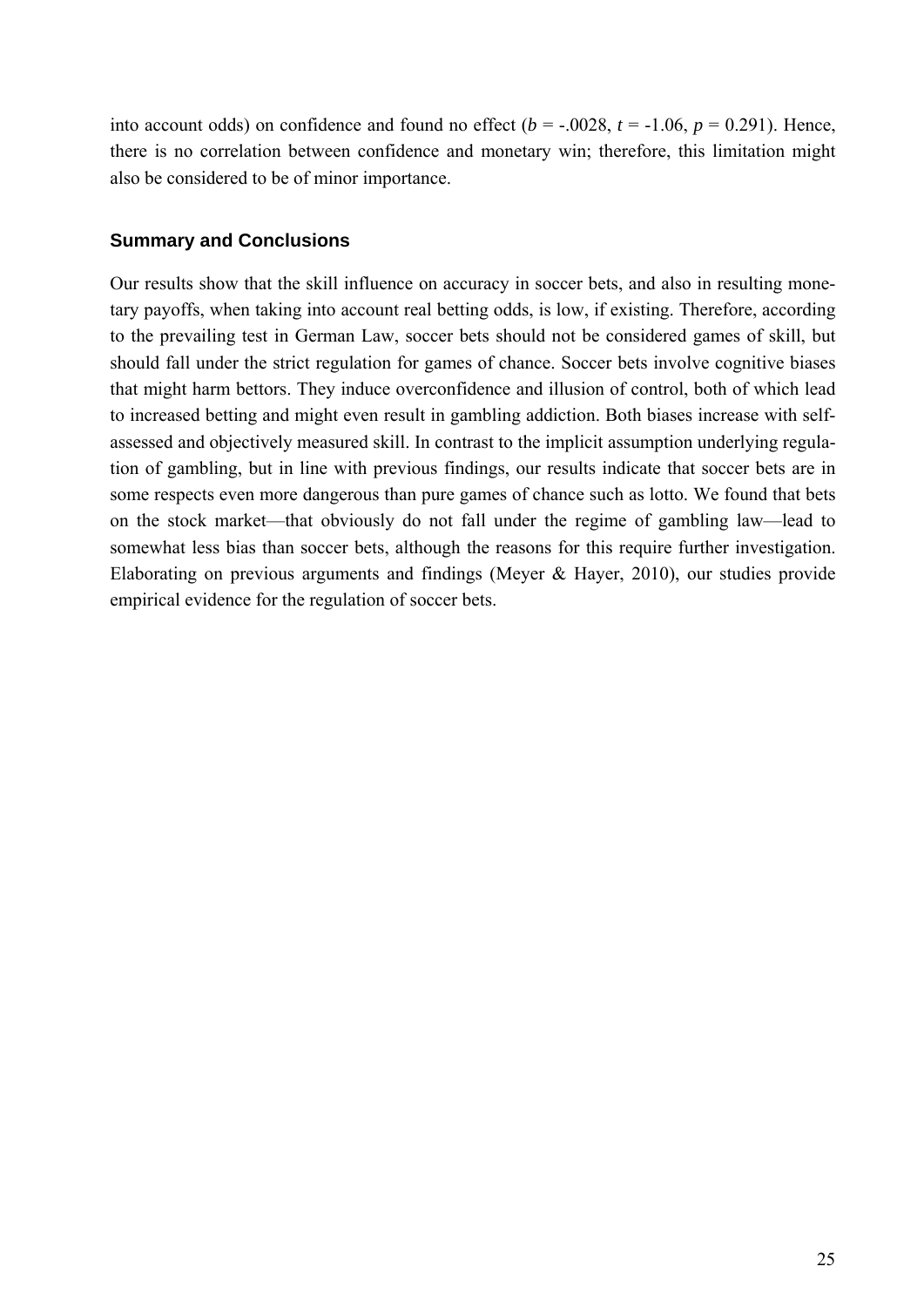#### **References**

- Andersson, P., Edman, J., & Ekman, M. (2005). Predicting the World Cup 2002 in soccer: Performance and confidence of experts and non-experts. *International Journal of Forecasting, 21*, 565-576.
- Andersson, P., Memmert, D., & Popowicz, E. (2009). Forecasting outcomes of the World Cup 2006 in football: Performance and confidence of bettors and laypeople. *Psychology of Sport and Exercise, 10*, 116-123.
- Bahr, M. (2007). *Glücks- und Gewinnspielrecht. Eine Einführung in die wichtigsten rechtlichen Aspekte.* Berlin: Schmidt Erich
- Becker, G. M., DeGroot, M. H., & Marschak, J. (1964). Measuring utility by a single-response sequential method. *Behavioral Science, 9*, 226-232.
- Blaszczynski, A., & Nower, L. (2002). A pathways model of problem and pathological gambling. *Addiction, 97*, 487-499.
- Brüning, C. (2009). "Nichts geht mehr?" Zum grundrechtlichen Schutz der Berufsfreiheit vor staatlicher Wirtschaftstätigkeit. *Juristenzeitung, 1*, 29-35.
- Cantinotti, M., Ladouceur, R., & Jacques, C. (2004). Sports betting: Can gamblers beat randomness? *Psychology of Addictive Behaviors, 18*, 143-147.
- Corney, W., & Cummings, W. (1985). Gambling behavior and information processing biases. *Journal of Gambling Studies, 1*, 111-118.
- Dunning, D., Griffin, D. W., Milojkovic, J. D., & Ross, L. (1990). The overconfidence effect in social prediction. *Journal of Personality and Social Psychology, 58*, 568-581.
- Ericsson, K. (2006). An introduction to Cambridge handbook of expertise and expert performance: Its development, organization, and content. In K. A. Ericsson, N. Charness, P. J. Feltovich & R. R. Hoffman (Eds.), *The Cambridge handbook of expertise and expert performance* (pp. 3–19). New York, NY: Cambridge University Press.
- Fiedler, I., & Rock, J.-P. (2009). Quantifying skill in games Theory and empirical evidence for poker. *Gaming Law Review and Economics, 13*, 50-57.
- Forrest, D., & Simmons, R. (2000). Forecasting sport: the behaviour and performance of football tipsters. *International Journal of Forecasting, 16*, 317-331.
- Gächter, S., Johnson, E. J., & Herrmann, A. (2007). Individual-Level Loss Aversion in Riskless and Risky Choices. Centre for Decision Research and Experimental Economics.
- Glöckner, A., & Towfigh, E. (2010). Geschicktes Glücksspiel: Die Sportwette als Grenzfall des Glücksspielrechts. *JuristenZeitung*, 21, 1027-1035.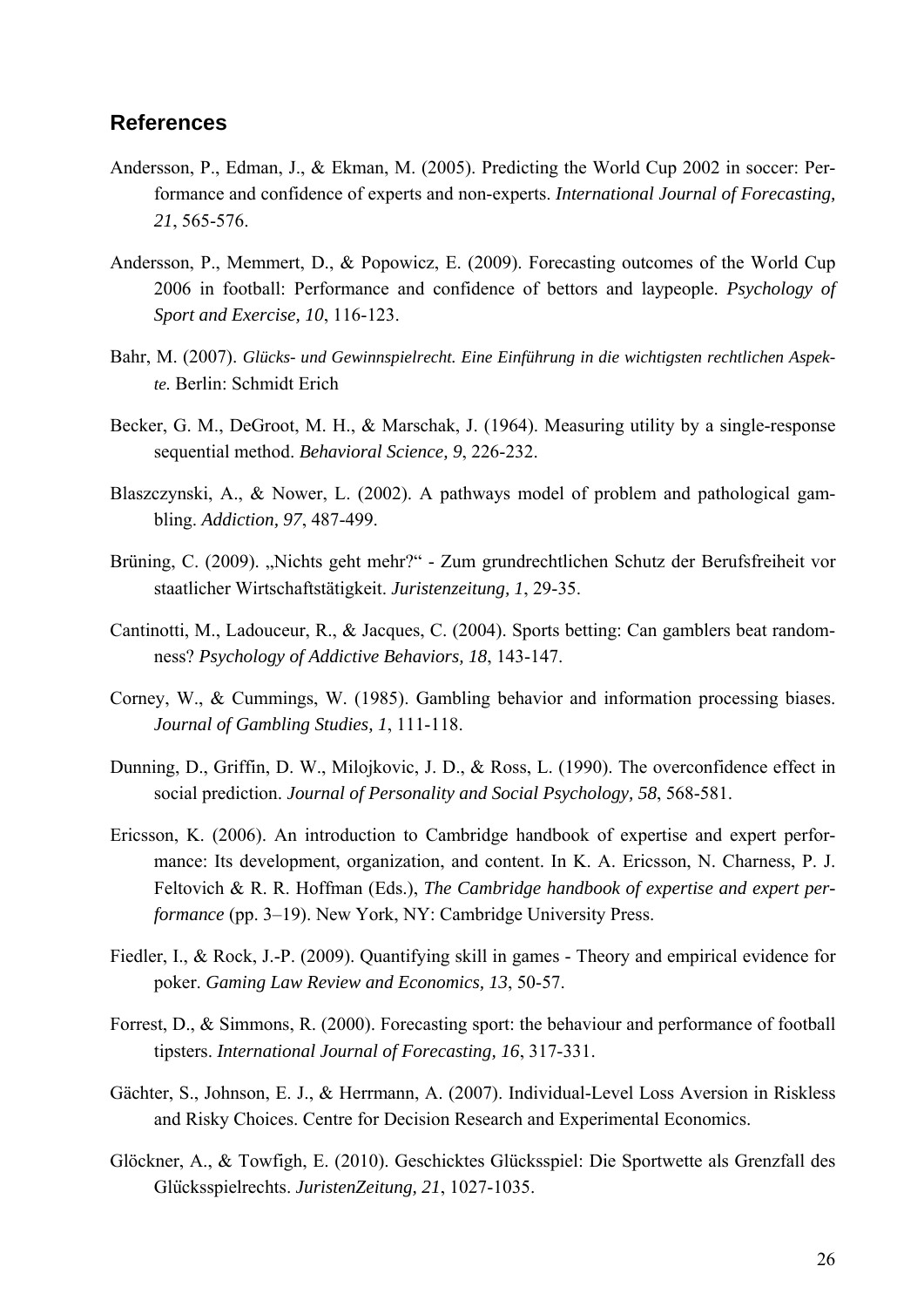- Goodie, A. S. (2003). The effects of control on betting: Paradoxical betting on items of high confidence with low value. *Journal of Experimental Psychology: Learning, Memory, and Cognition, 29*, 598-610.
- Goodie, A. S. (2005). The role of perceived control and overconfidence in pathological gambling. *Journal of Gambling Studies, 21*, 481-502.
- Gotestam, K. G., & Johansson, A. (2003). Characteristics of gambling and problematic gambling in the Norwegian context - A DSM-IV-based telephone interview study. *Addictive Behaviors, 28*, 189-197.
- Greiner, B. (2004). An Online Recruitment System for Economic Experiments. In K. Kremer & V. Macho (Eds.), *Forschung und wissenschaftliches Rechnen 2003. GWDG Bericht 63* (pp. 79-93). Göttingen: Ges. für Wiss. Datenverarbeitung.
- Griffith, R. (1949). Odds adjustments by American horse-race bettors. *The American Journal of Psychology, 62*, 290-294.
- Holznagel, B. (2008). Poker–Glücks-oder Geschicklichkeitsspiel? [Poker: Game of chance or game of skill?]. *Multimedia und Recht, 11*.
- Jolls, C., & Sunstein, C. R. (2006). Debiasing through Law. *The Journal of Legal Studies, 35*, 199-241.
- Kahneman, D., Slovic, P., & Tversky, A. (Eds.). (1982). *Judgment under uncertainty: Heuristics and biases*. Cambridge, MA: Cambridge University Press.
- Koehler, D. J., Brenner, L., & Griffin, D. (2002). The calibration of expert judgment: Heuristics and biases beyond the laboratory. In T. Gilovich, D. Griffin & D. Kahneman (Eds.), *Heuristics and biases: The psychology of intuitive judgment* (pp. 686-715). New York, NY: Cambridge University Press ISBN 0-521-79260-6 (hardcover); 0-521-79679-2 (paperback) Cambridge University Press Print.
- Ladouceur, R., Giroux, I., & Jacques, C. (1998). Winning on the horses: How much strategy and knowledge are needed? *Journal of Psychology, 132*, 133-142.
- Langer, E. J. (1975). Illusion of control. *Journal of Personality and Social Psychology, 32*, 311- 328.
- Meyer, G., & Hayer, T. (2010). Problem and pathological gambling. *Bundesgesundheitsblatt-Gesundheitsforschung-Gesundheitsschutz, 53*, 295-305.
- Moore, D. A., & Cain, D. M. (2007). Overconfidence and underconfidence: When and why people underestimate (and overestimate) the competition. *Organizational Behavior and Human Decision Processes, 103*, 197-213.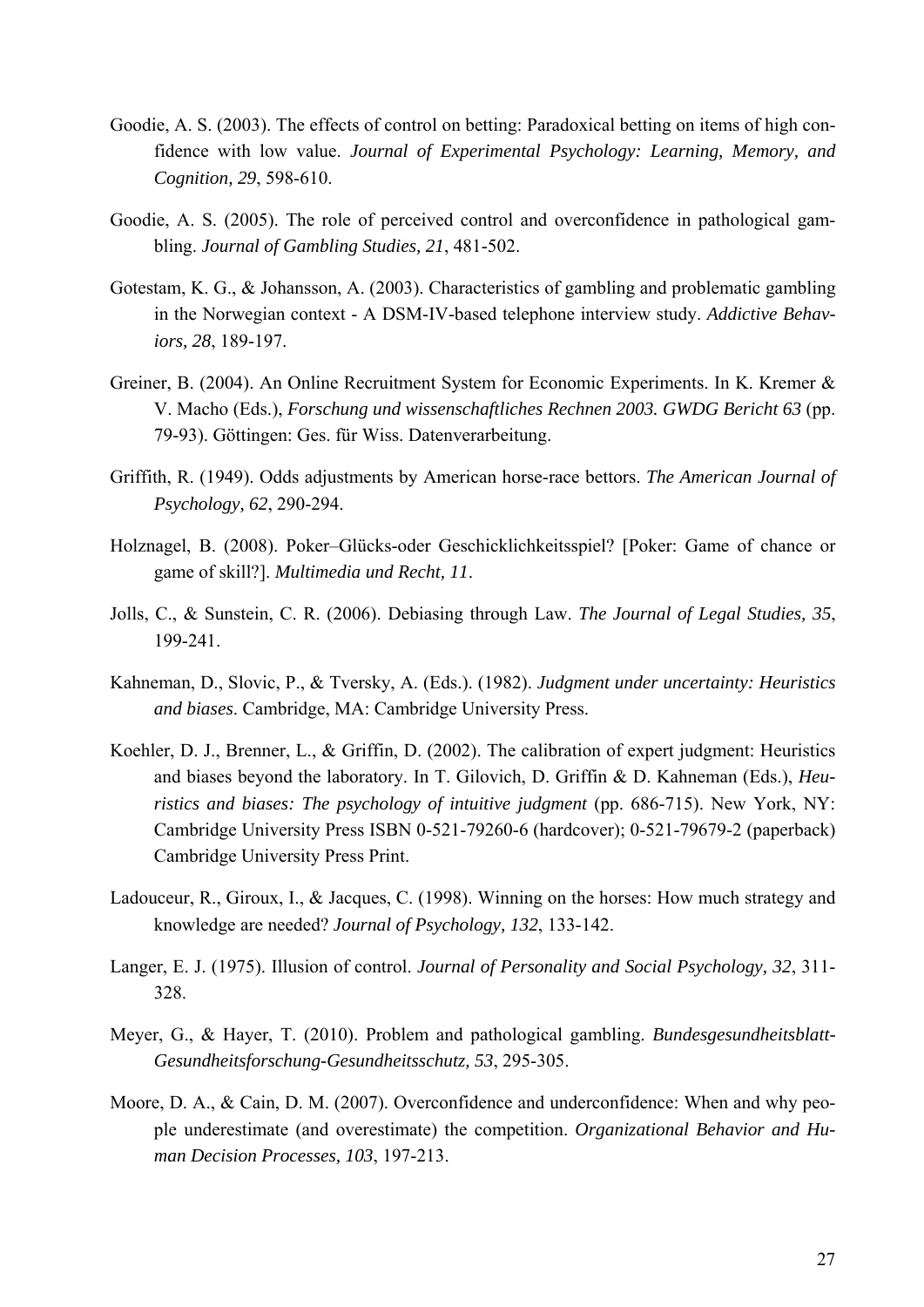- Moore, D. A., & Healy, P. J. (2008). The trouble with overconfidence. *Psychological Review, 115*, 502-517.
- Moore, D. A., & Small, D. A. (2007). Error and bias in comparative judgment: On being both better and worse than we think we are. *Journal of Personality and Social Psychology, 92*, 972-989.
- Murphy, A., & Winkler, R. (1984). Probability forecasting in meterology. *Journal of the American Statistical Association, 79*, 489-500.
- Myrseth, H., Brunborg, G. S., & Eidem, M. (in press). Differences in cognitive distortions between pathological and non-pathological gamblers with preferences for chance or skill games. *Journal of Gambling Studies*, 1-9.
- Önkal, D., & Muradolu, G. (1994). Evaluating probabilistic forecasts of stock prices in a developing stock market. *European Journal of Operational Research, 74*, 350-358.
- Pachur, T., & Biele, G. (2007). Forecasting from ignorance: The use and usefulness of recognition in lay predictions of sports events. *Acta Psychologica, 125*, 99-116.
- Pachur, T., & Hertwig, R. (2006). On the psychology of the recognition heuristic: Retrieval primacy as a key determinant of its use. *Journal of Experimental Psychology-Learning Memory and Cognition, 32*, 983-1002.
- Rogers, P. (1998). The cognitive psychology of lottery gambling: A theoretical review. *Journal of Gambling Studies, 14*, 111-134.
- Rogers, W. H. (1993). Regression standard errors in clustered samples. *Stata Technical Bulletin, 13*, 19-23.
- Schmidt, D., & Wittig, H. (2009). Poker: Alles nur Glück? [Poker: Only luck?]. *Juristische Rundschau, 2009*, 45-49.
- Steenbergh, T., Meyers, A., May, R., & Whelan, J. (2002). Development and validation of the Gamblers' Beliefs Questionnaire. *Psychology of Addictive Behaviors, 16*, 143-149.
- Toneatto, T., Blitz-Miller, T., Calderwood, K., Dragonetti, R., & Tsanos, A. (1997). Cognitive distortions in heavy gambling. *Journal of Gambling Studies, 13*, 253-266.
- Tversky, A., & Kahneman, D. (1974). Judgment under uncertainty: Heuristics and biases. *Science, 185*, 1124-1131.
- Voßkuhle, A., & Bumke, C. (2002). *Rechtsfragen der Sportwette*. Berlin: Duncker & Humblot.
- Yates, J. F., Mcdaniel, L. S., & Brown, E. S. (1991). Probabilistic forecasts of stock-prices and earnings - the hazards of nascent expertise. *Organizational Behavior and Human Decision Processes, 49*, 60-79.